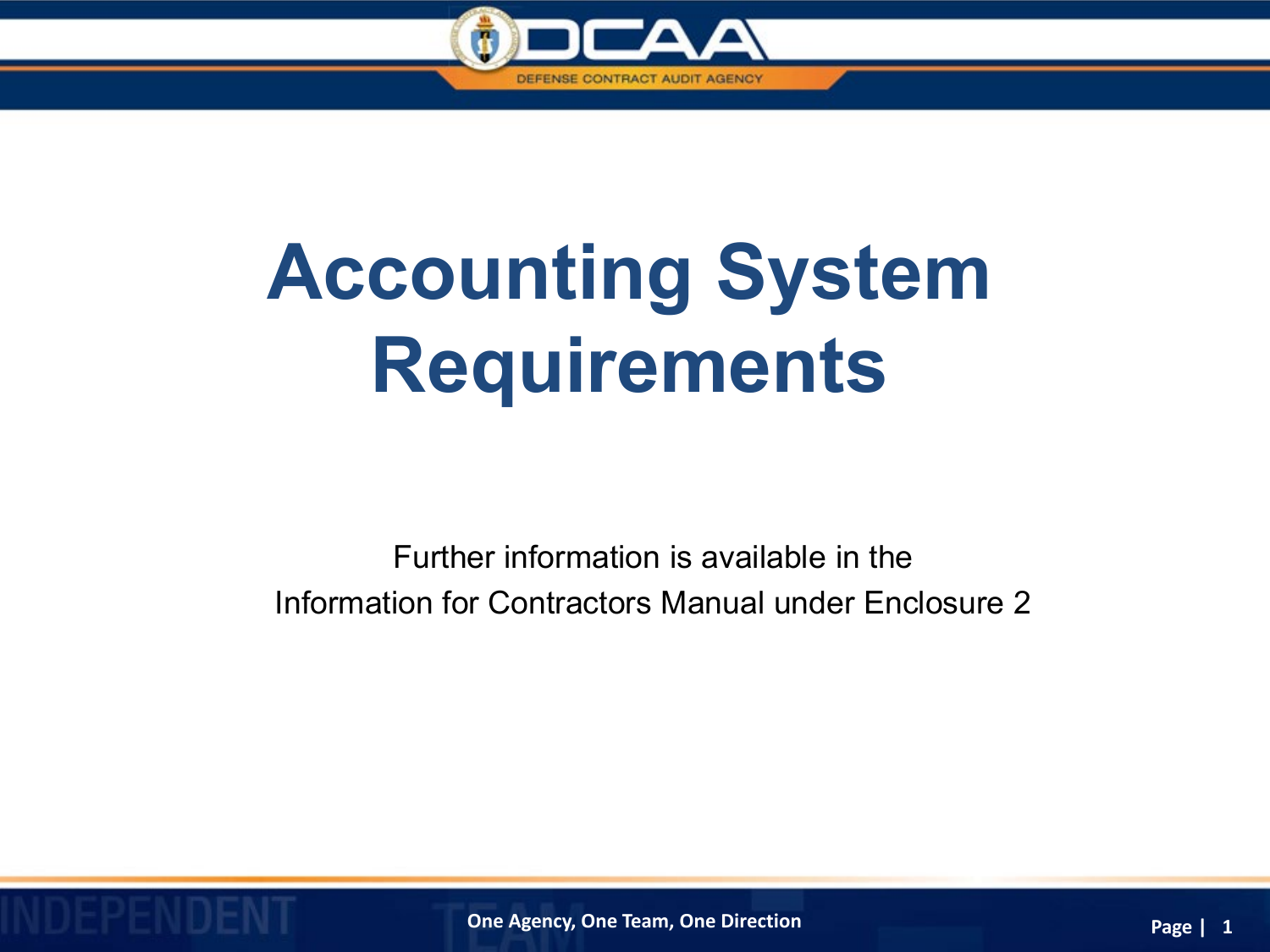

## **Prior to Contract Award**

- Contracting Office or DCMA conducts Preaward Survey to consider responsibility of prospective contractor
- Design of the Accounting System is part of the Preaward Survey (SF 1408 Criteria)
- DCAA requested to evaluate design of Accounting System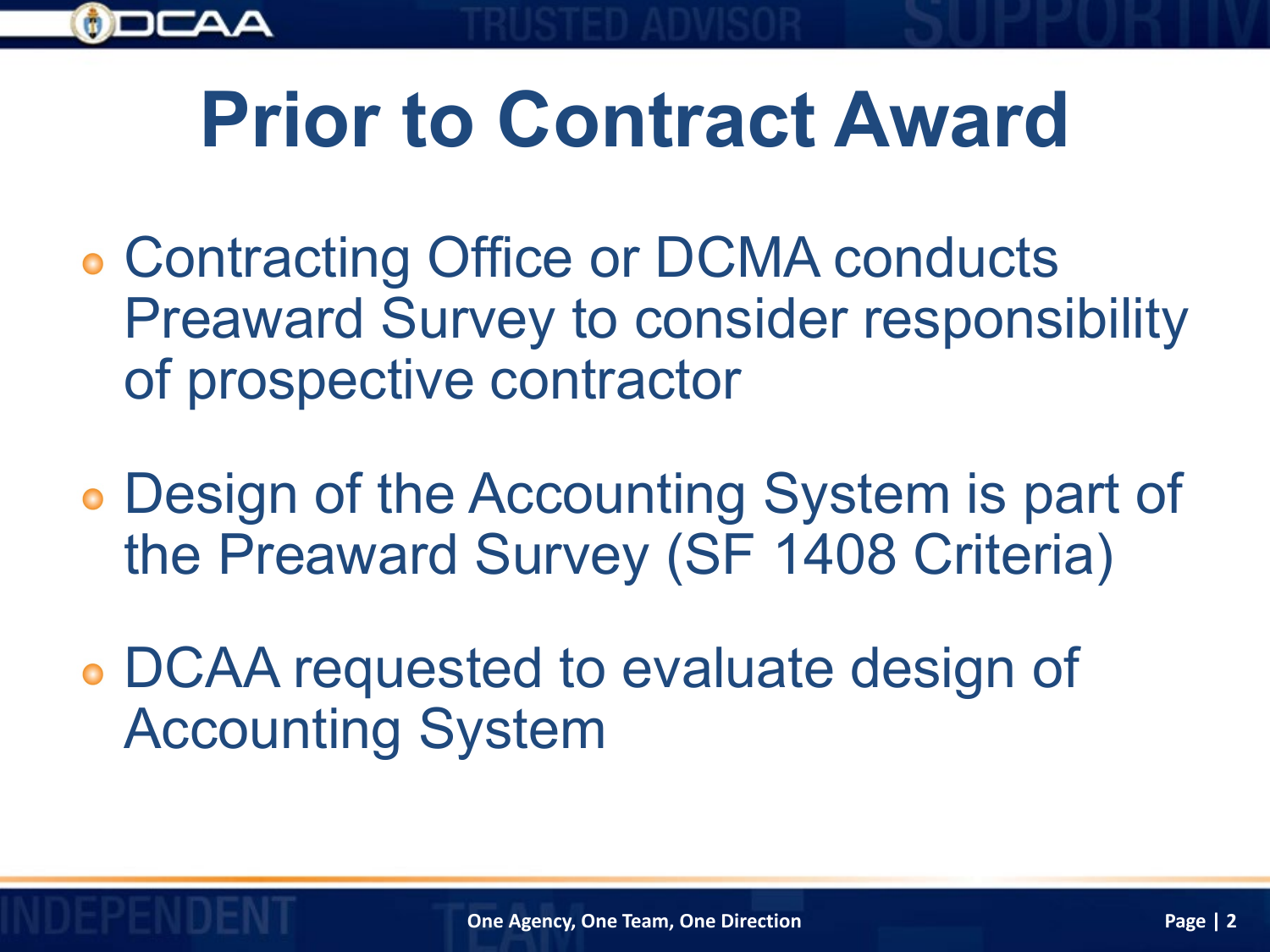

#### **Preaward Accounting System Audit**

- Evaluates design of Accounting System to determine if it is acceptable for prospective contract
- DCAA or Buying Command will request contractor complete Accounting System **Checklist**
- Contractor should be prepared to demonstrate how accounting system design satisfies SF 1408 criteria at initial meeting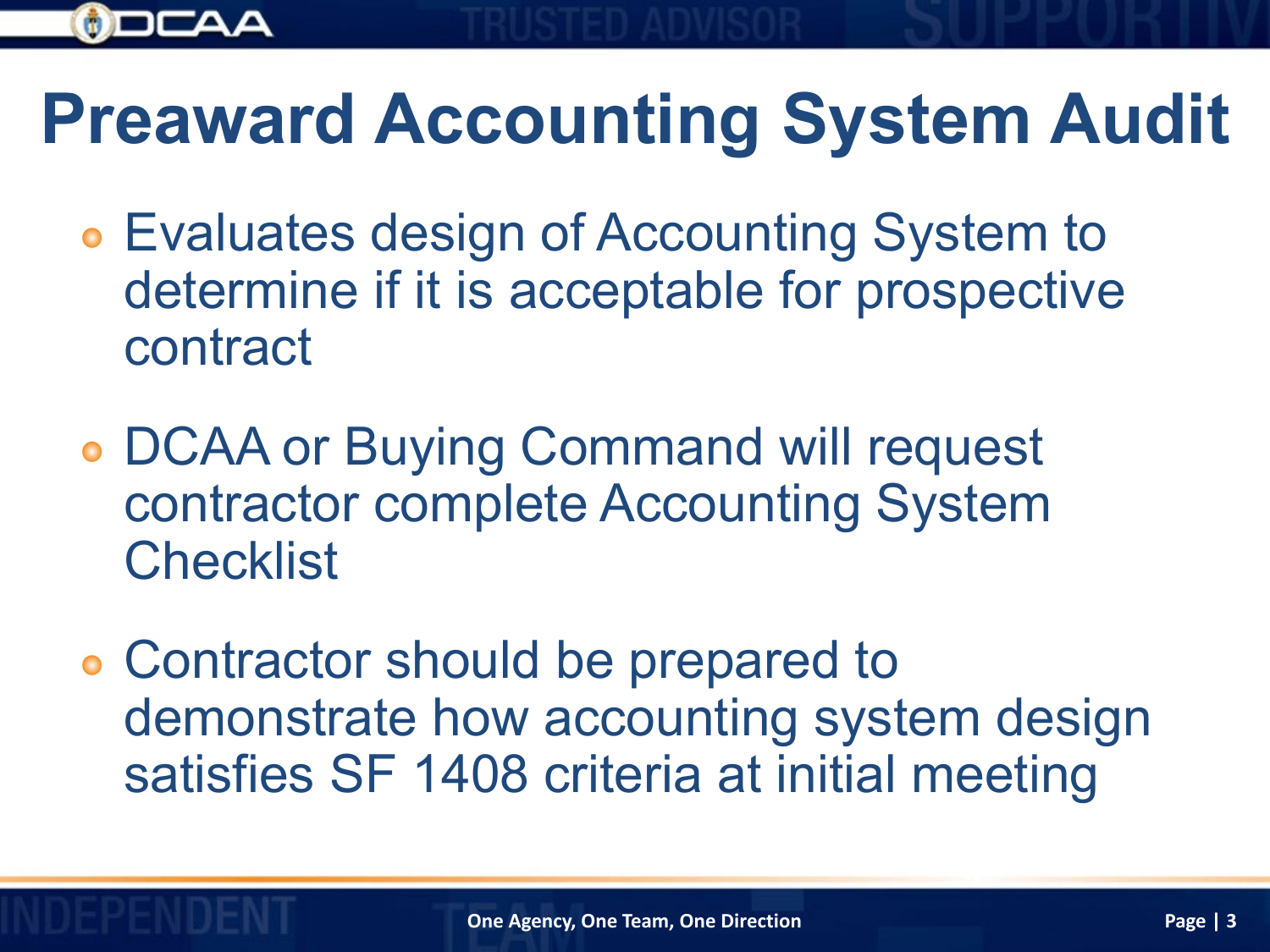

#### **SF 1408**



**SF 1408** 

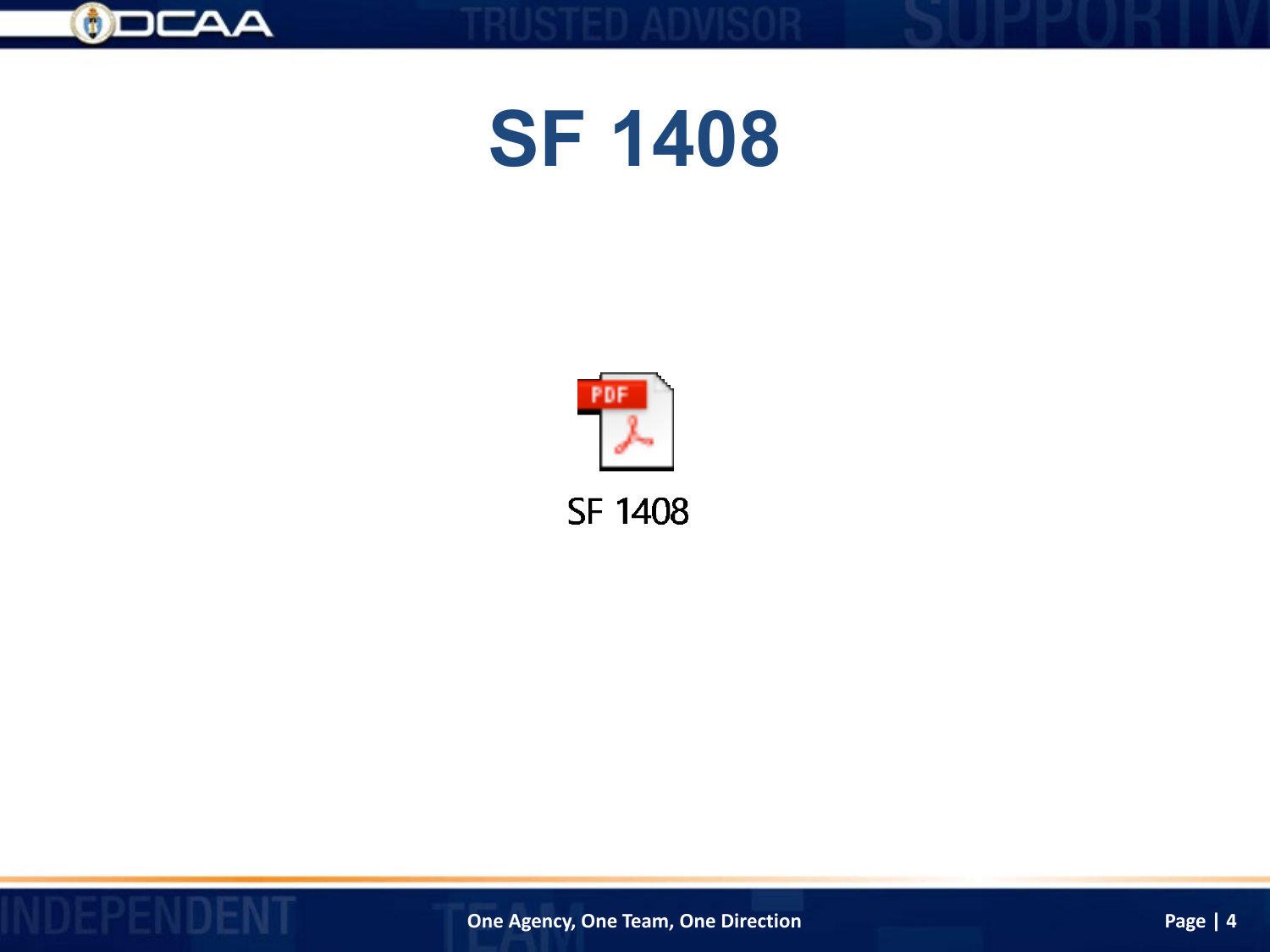

### **Acceptable Accounting System**

DFARS 252.242-7006(a)(1) defines an acceptable accounting system as:

"a system that complies with the system criteria in paragraph (c) of this clause to provide reasonable assurance that—

- (i) Applicable laws and regulations are complied with;
- (ii) The accounting system and cost data are reliable;
- (iii) Risk of misallocations and mischarges are minimized; and
- (iv) Contract allocations and charges are consistent with billing procedures."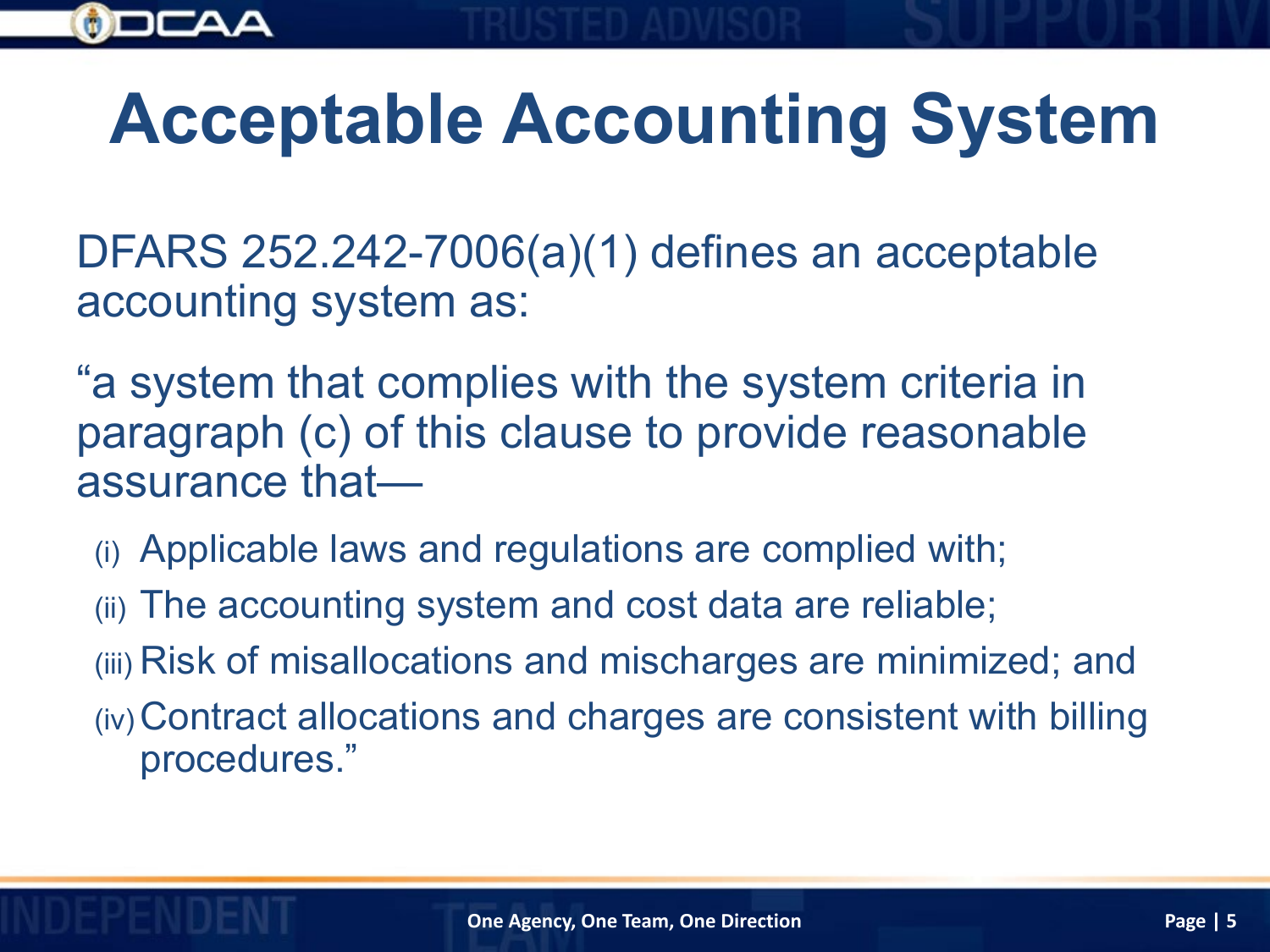

# **Accounting System**

DFARS 252.242-7006(a)(2) defines an accounting system as:

"the Contractor's system or systems for accounting methods, procedures, and controls established to gather, record, classify, analyze, summarize, interpret, and present accurate and timely financial data for reporting in compliance with applicable laws, regulations, and management decisions"

May include subsystems for specific areas such as:

- Billing
- Labor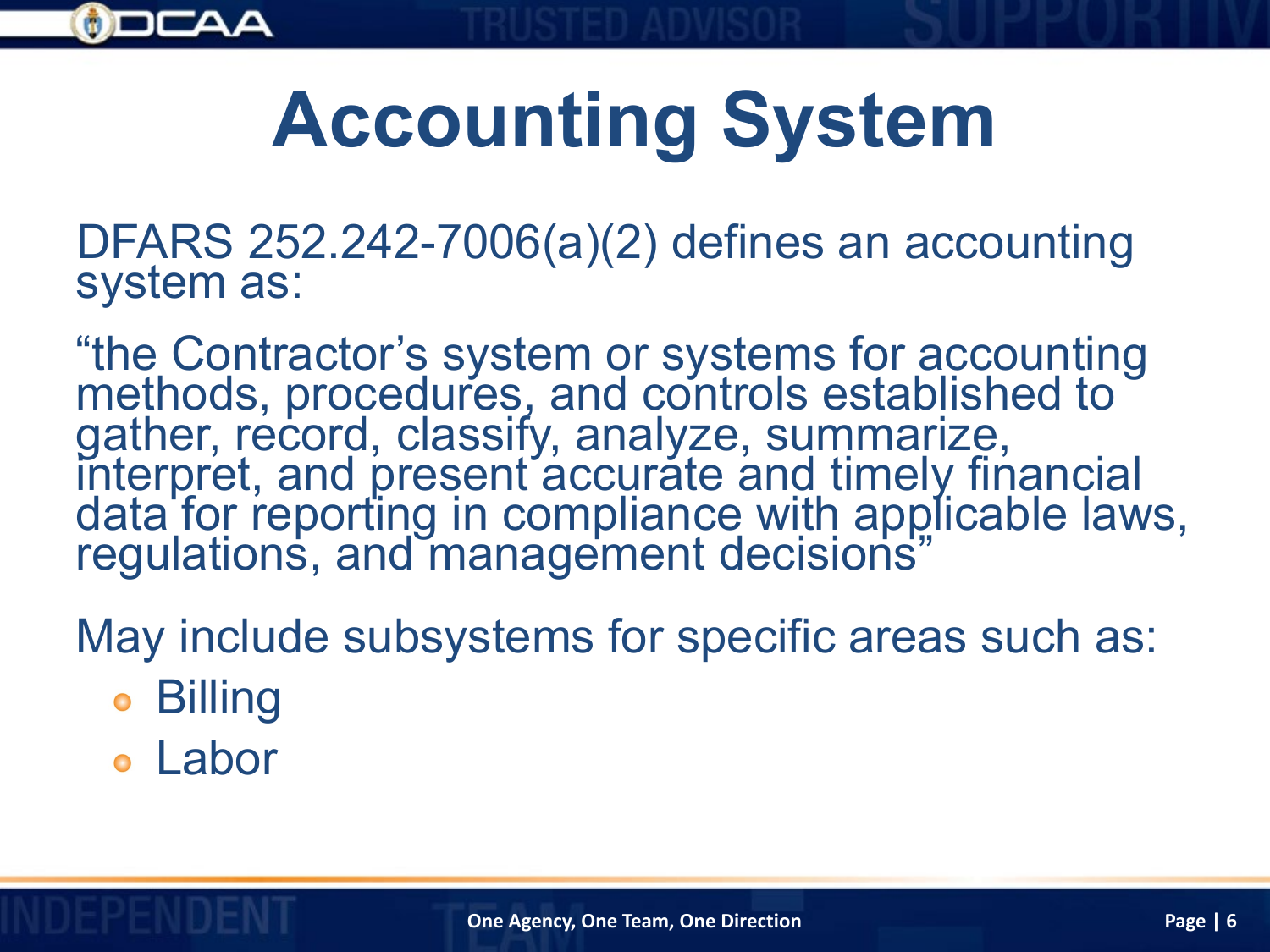

## **Total Contract Costs**

- The total cost of a contract is the sum of the direct and indirect costs allocable to the contract.
- While the total cost of a contract includes all costs properly allocable to the contract, the allowable costs to the Government are limited to those allocable costs which are allowable pursuant to Part 31 and applicable agency supplements.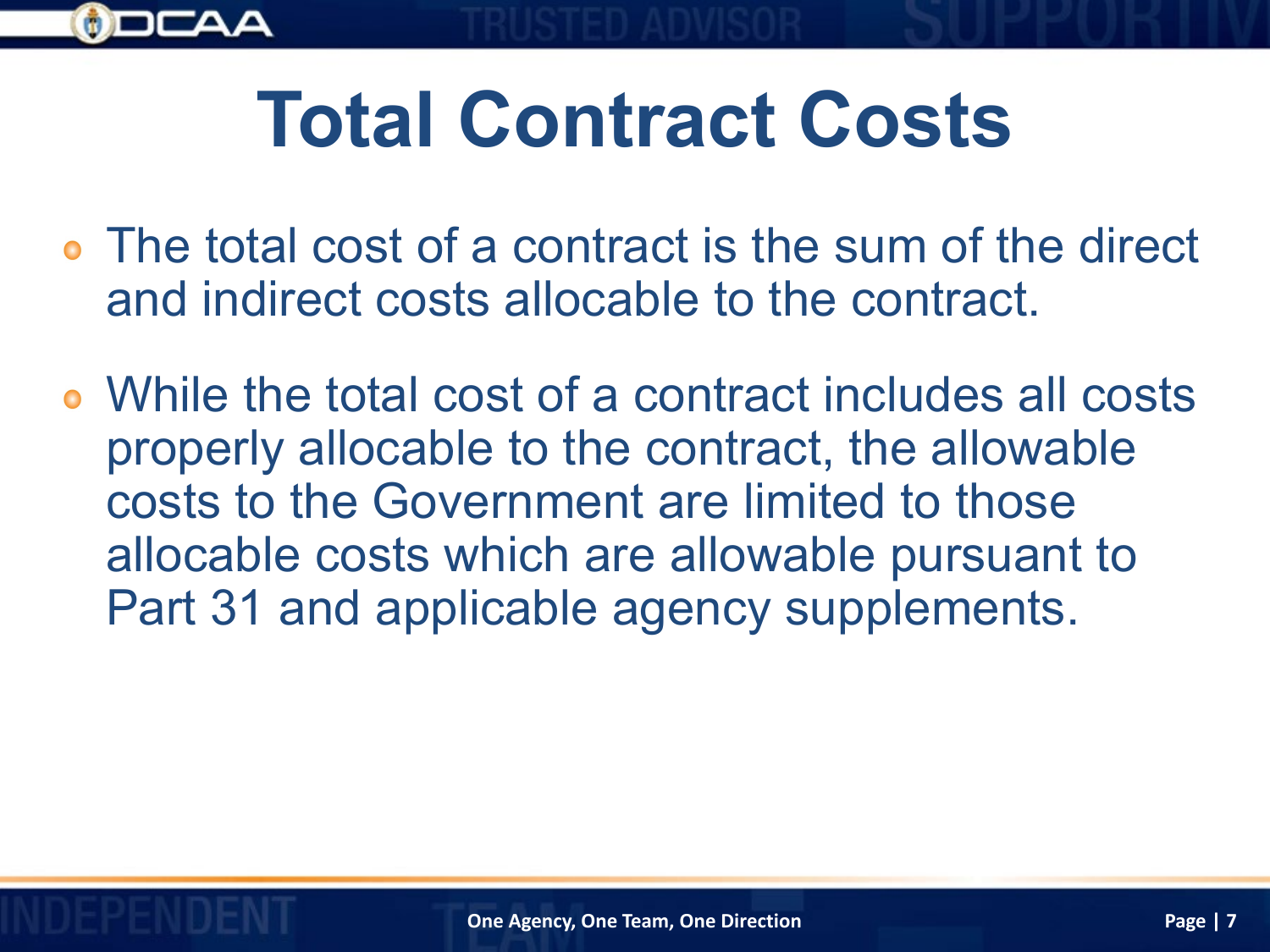

## **Total Contract Costs**

DFARS 252.242-7006(c)(2) requires proper segregation of direct costs from indirect costs.

- Direct Cost is any cost that is identified specifically with a particular final cost objective.
- **Indirect cost means any cost not directly identified** with a single, final cost objective, but identified with two or more final cost objectives or an intermediate cost objective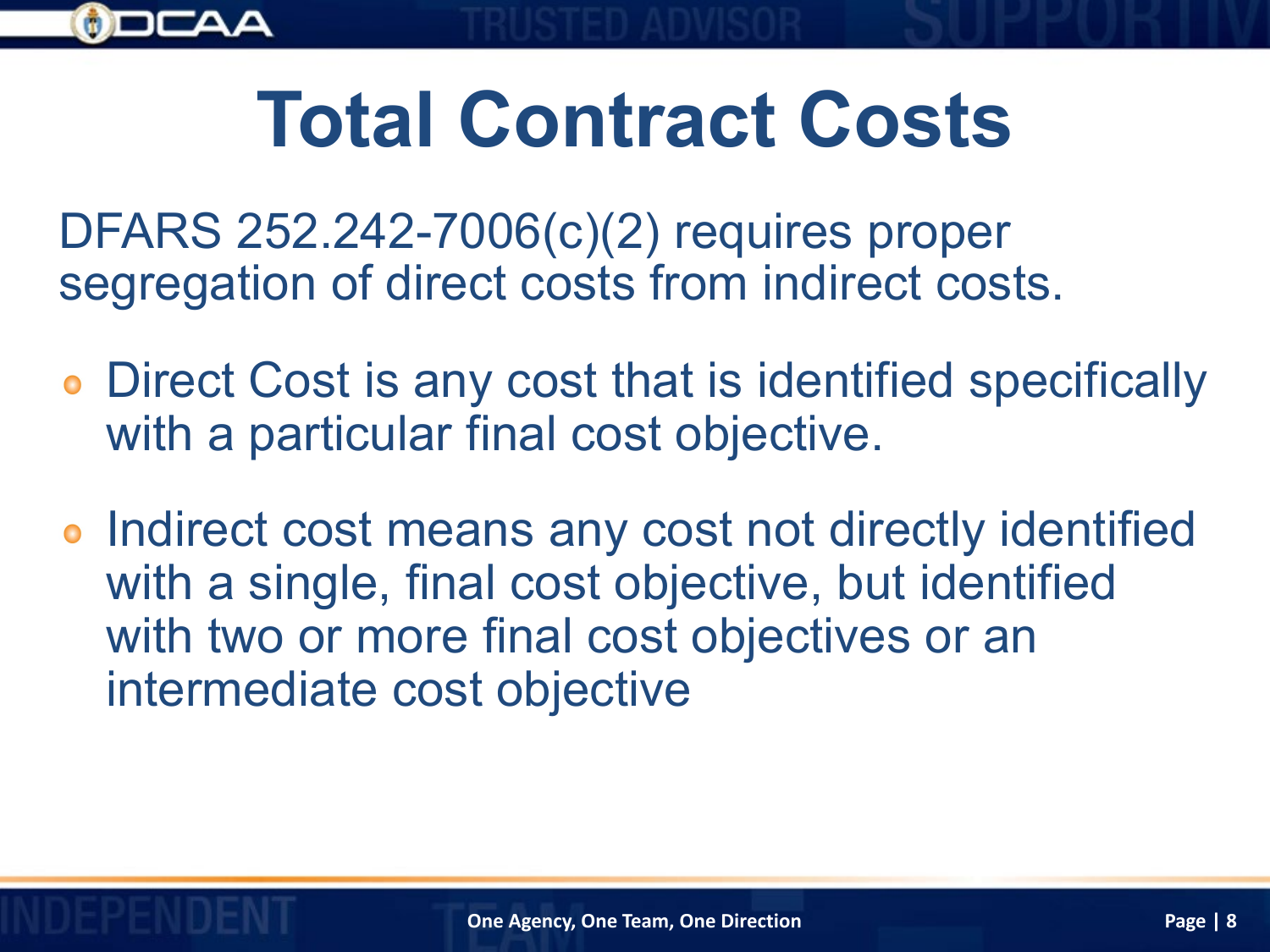

## **Direct Cost**

DFARS 252.242-7006(c)(3) requires identification and accumulation of direct costs by contract.

- Direct costs are not limited to items that are incorporated in the end product as material or labor.
- No **final cost objective** shall have **allocated** to it as a direct cost any cost that has been included in an **indirect cost pool**.
- Direct costs of the contract shall be charged directly to the contract.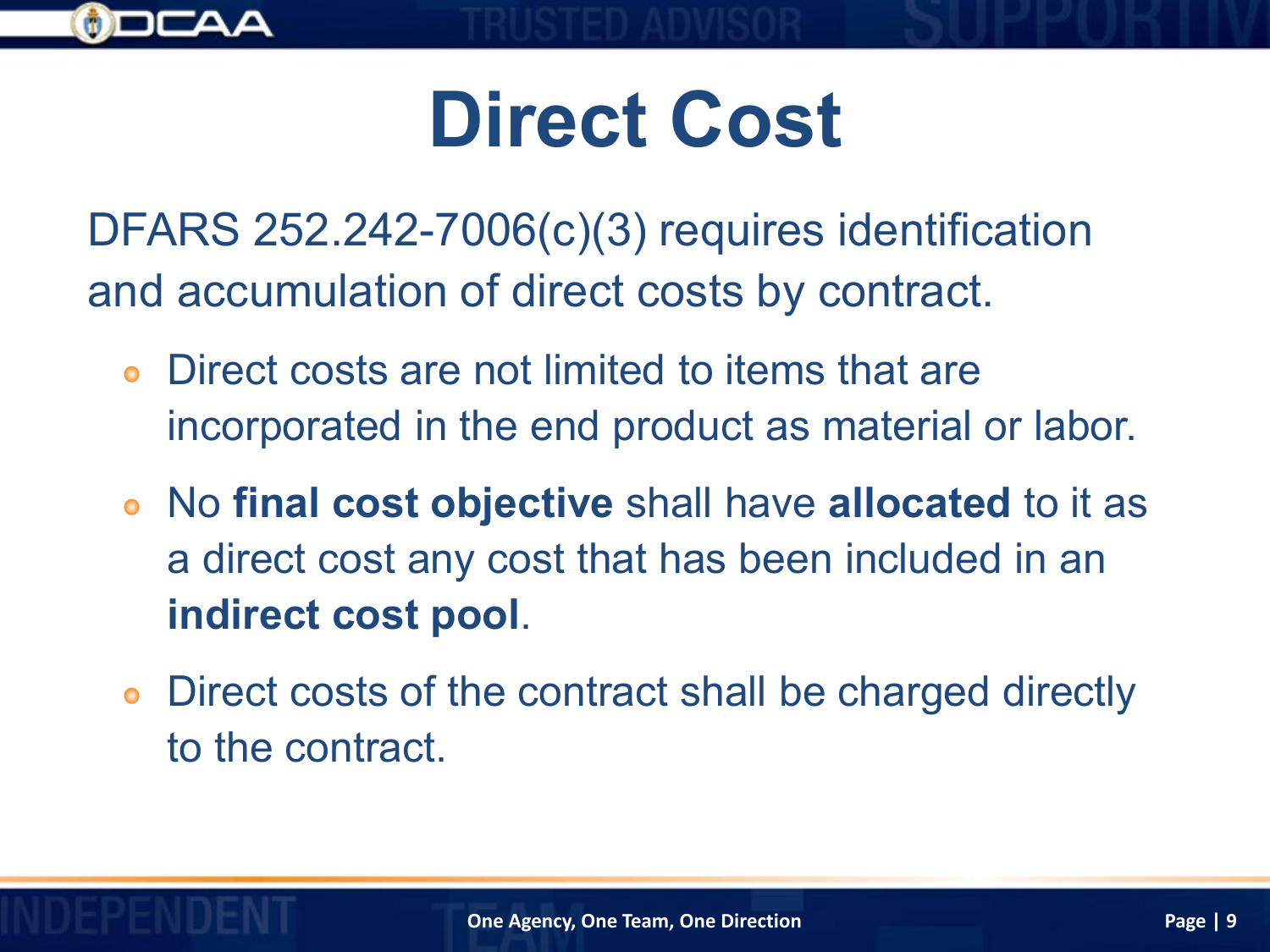

## **Indirect Cost**

- Again, indirect cost means any cost not directly identified with a single, final cost objective, but identified with two or more final cost objectives or an intermediate cost objective.
- An indirect cost is not to be allocated to a final cost objective if other costs incurred for the same purpose in like circumstances have been included as a direct cost of any other final cost objective.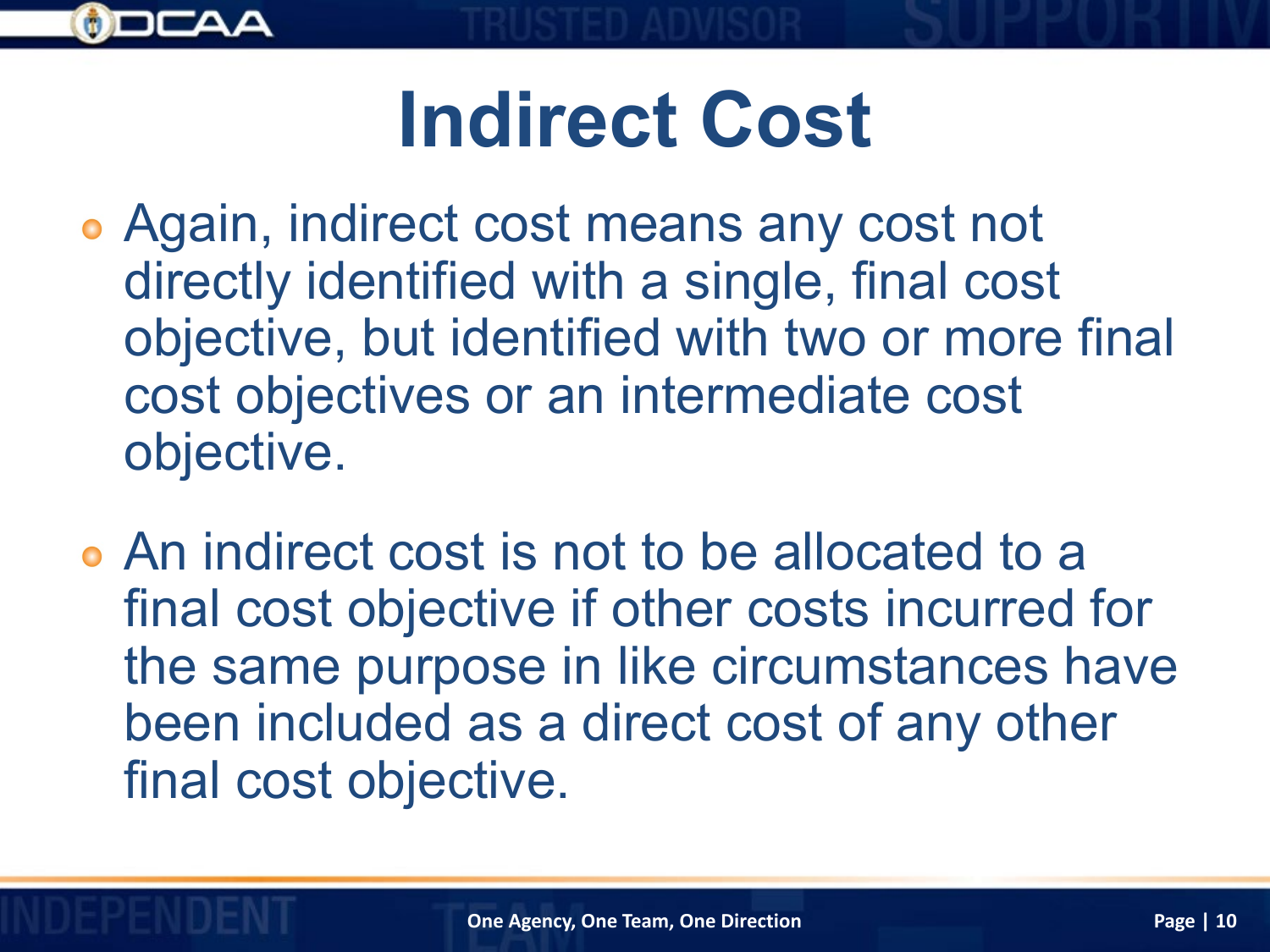

### **Indirect Cost**

DFARS 252.242-7006(c)(4) requires a logical and consistent method for the accumulation and allocation of indirect costs to intermediate and final cost objectives.

The term indirect cost covers a wide variety of cost categories and the costs involved are not all incurred for the same reasons.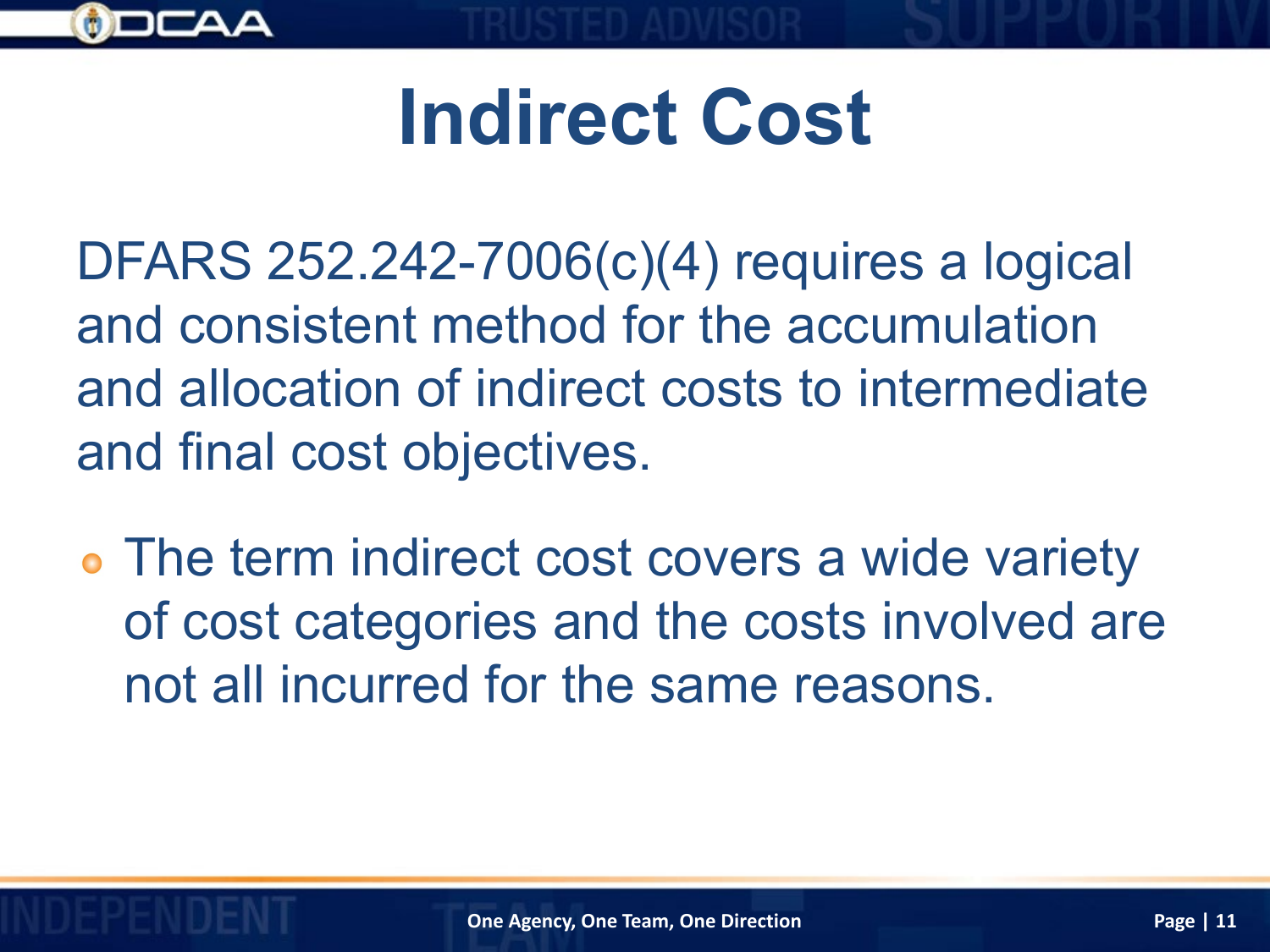

## **Indirect Cost**

- The number of indirect cost accounts in a single company can range from one to hundreds.
- The indirect structure needs to be tailored to your company and how it operates.
- In general, indirect cost accounts fall into two broad categories:
	- Overhead
	- General and Administrative (G&A)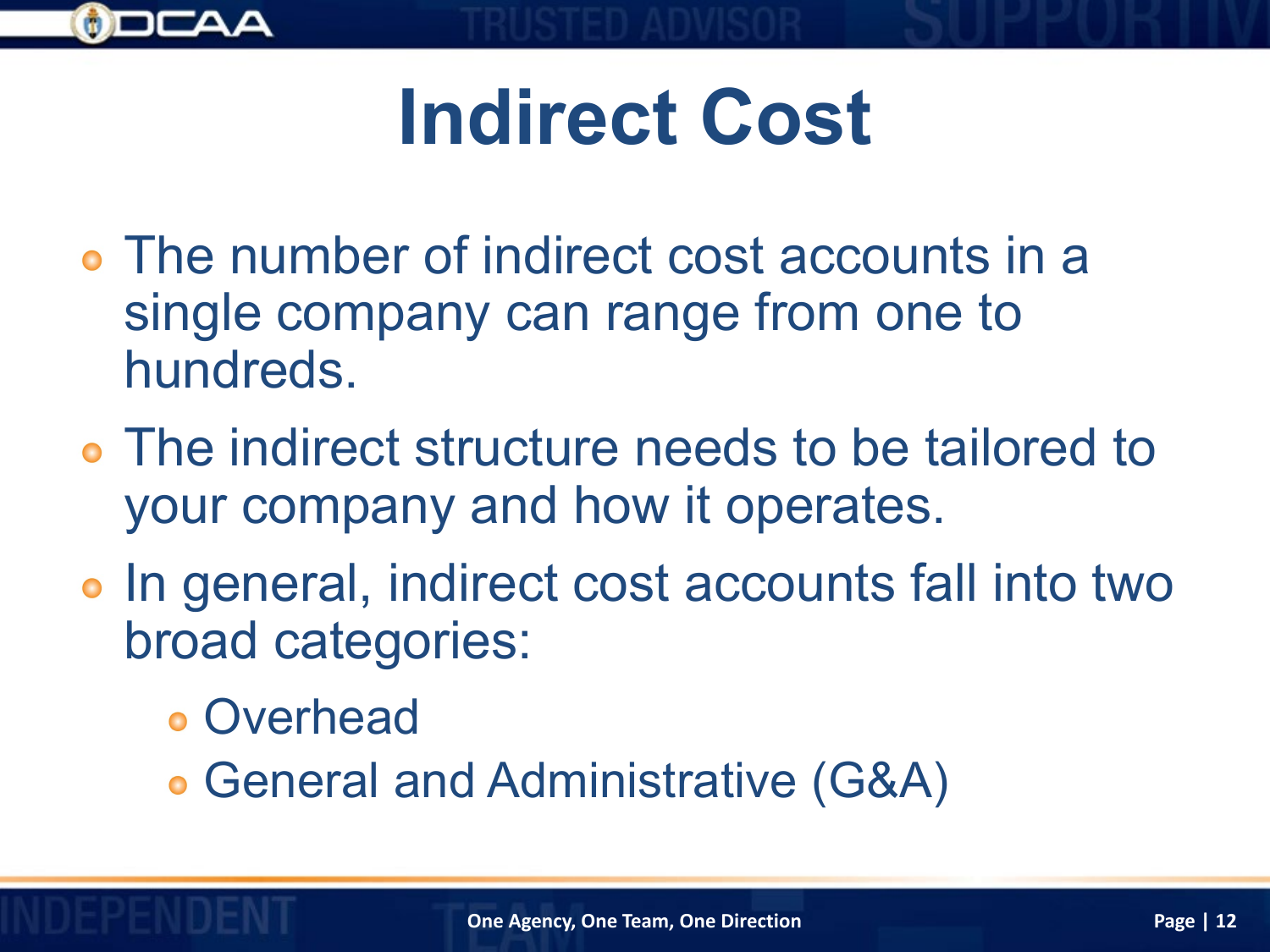

### **Indirect Rates**

Overhead pools are pools of indirect costs (other than G&A expenses) that are allocated to final cost objectives.

Examples of indirect cost rates include:

- Material Overhead
- **Manufacturing Overhead**
- Engineering Overhead  $\bullet$
- Site Overhead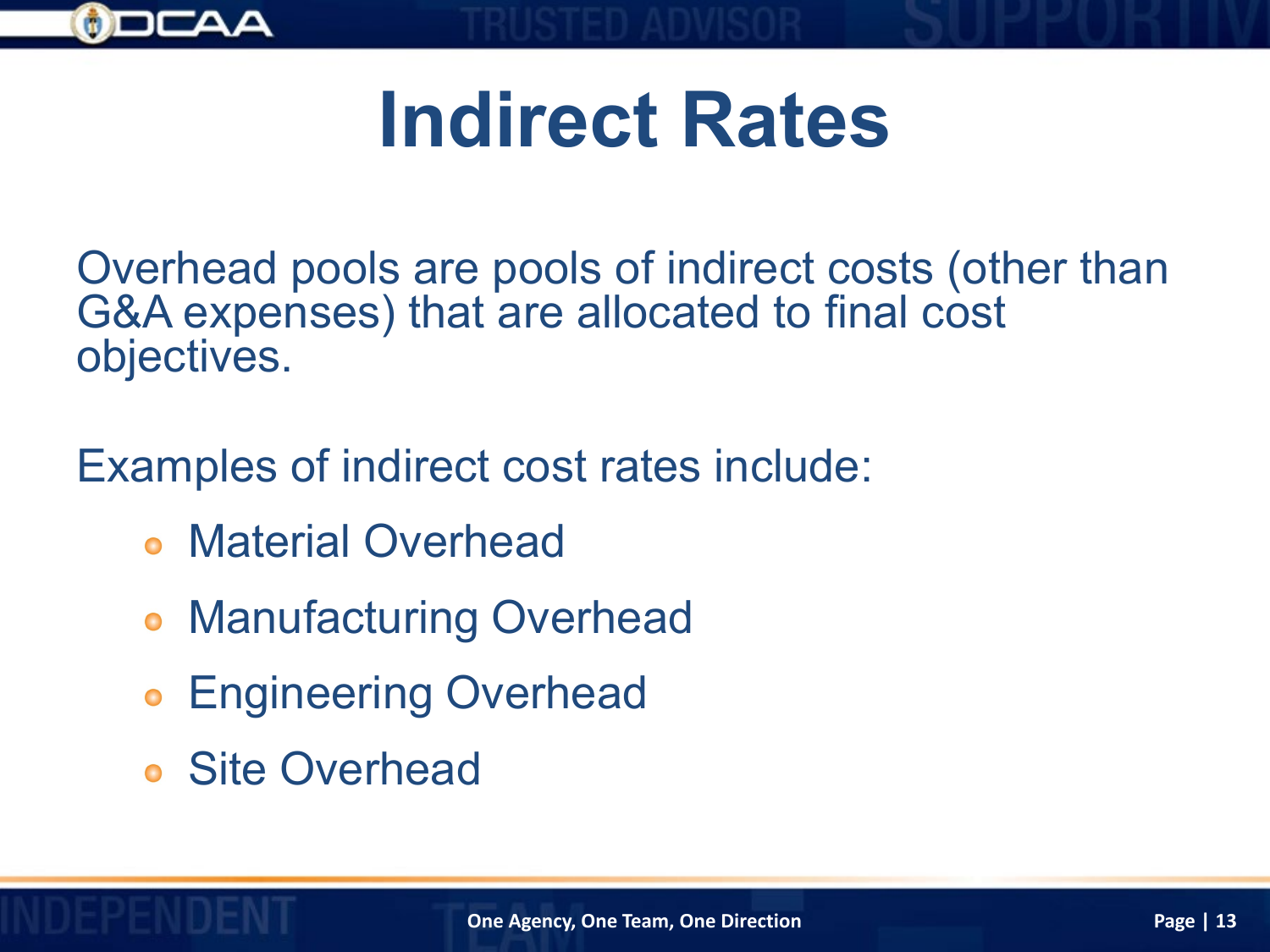

### **General and Administrative**

These are management, financial, and other expenses related to the general management and administration of the business unit as a whole. To be considered a G&A expense of a business unit, the expenditure must be incurred by, or allocated to, the general business unit.

Examples of G&A expenses include:

- Salary and other costs of the executive staff of the corporate or  $\bullet$ home office
- Salary and other costs of such staff services as legal,  $\bullet$ accounting, public relations, and financial offices
- **Selling and marketing expenses**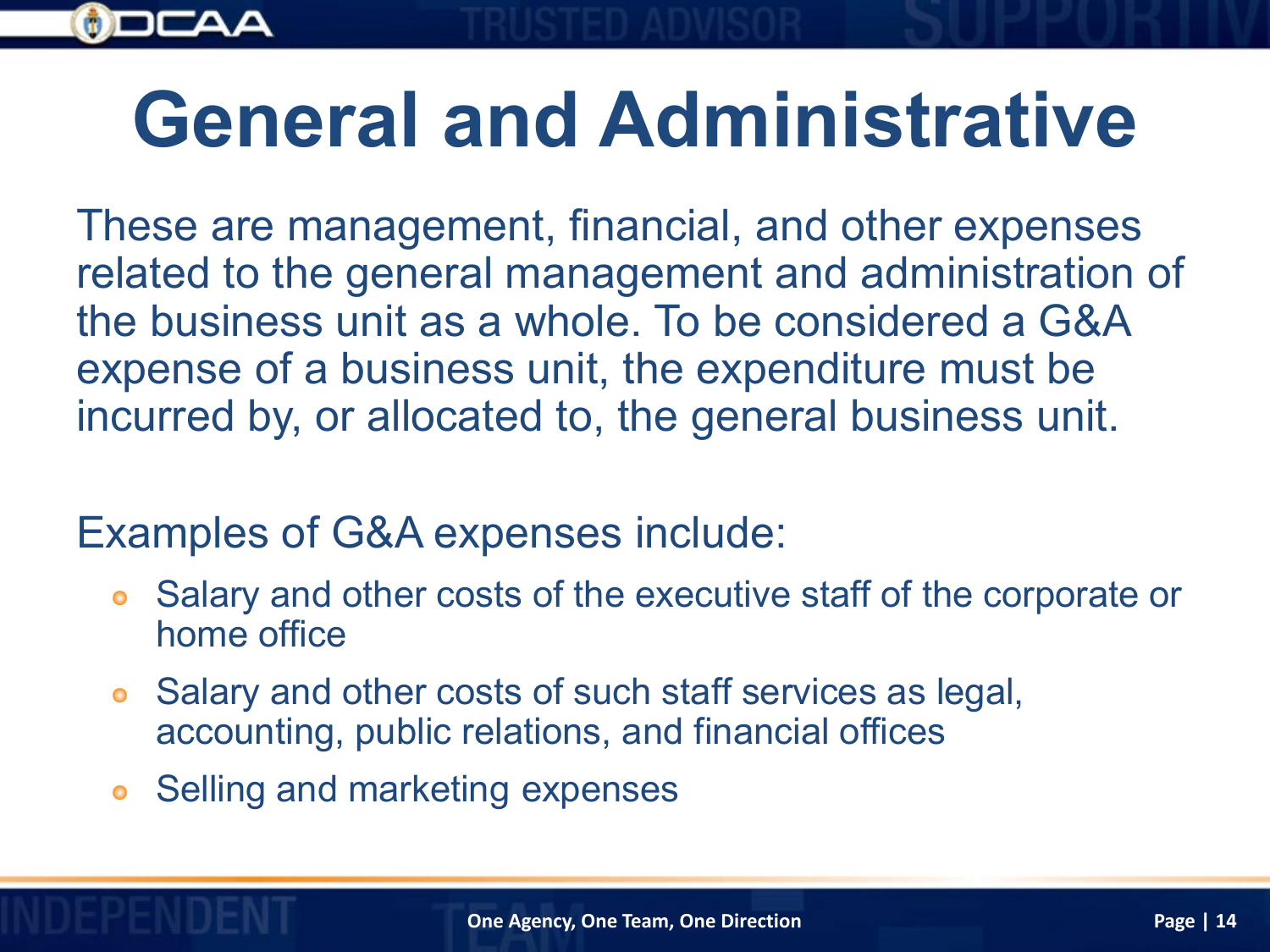

## **Allocation Base**

- Indirect costs should be allocated based on benefits accrued to intermediate and final cost objectives.
- Allocation base must be reasonable.
- There must be a relationship between the selected allocation base and the pool costs.
- For example, training costs in the overhead pool are not necessarily caused by a particular cost objective, but the cost objectives might benefit from the training of employees. In that case, training would be related and benefit the labor dollars incurred on contracts/final cost objective.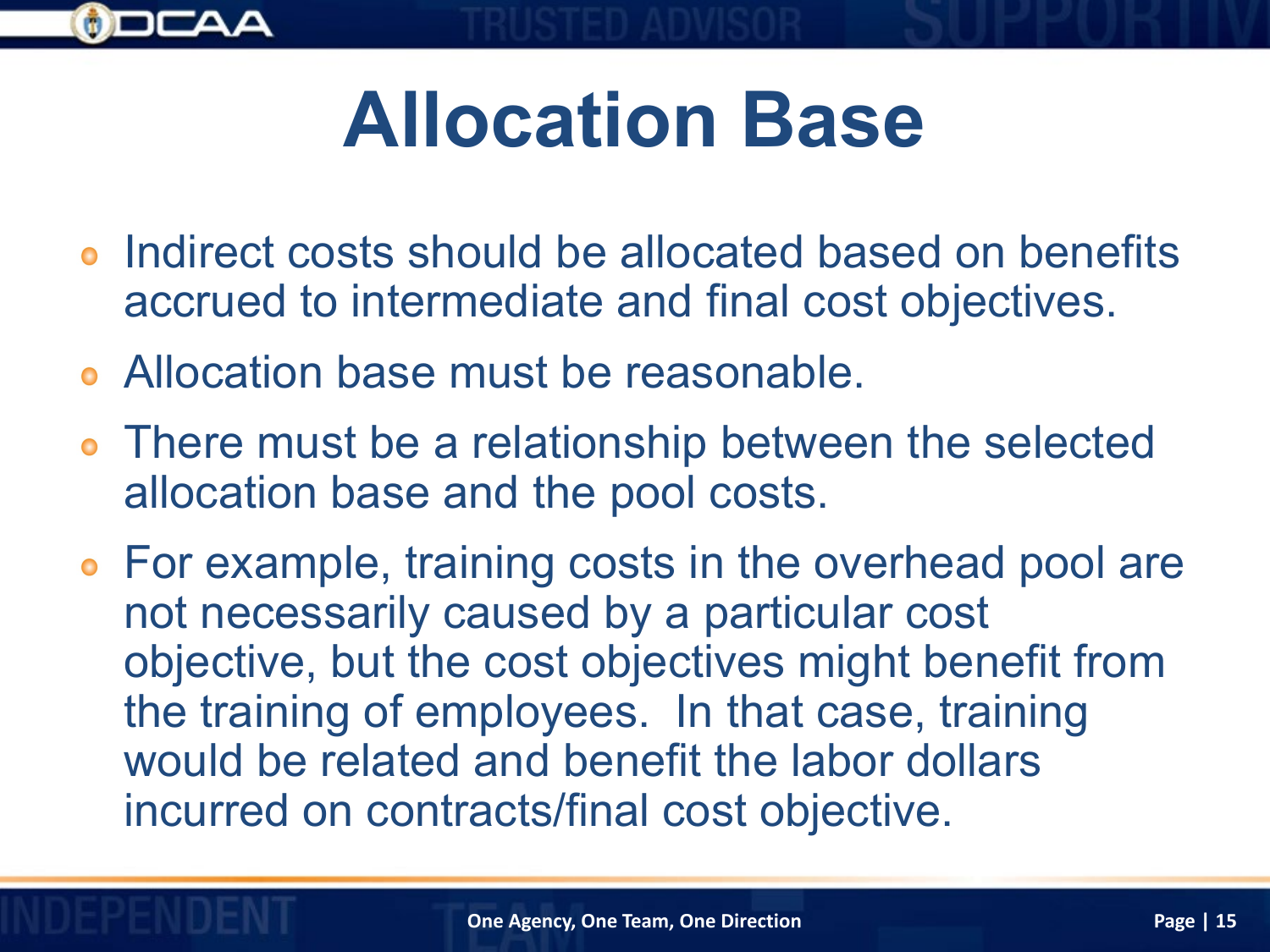

## **Allocation Base**

In general, typical allocation bases for Overhead and G&A are:

#### **Overhead**

- Direct Labor Dollars
- Direct Labor Hours
- Direct Material Dollars

#### G&A

Total Cost Input (Total direct and indirect costs minus G&A)

- Value Added (Total Cost Input less subcontracts and direct materials)
- Single Cost Element (e.g. Direct labor dollars)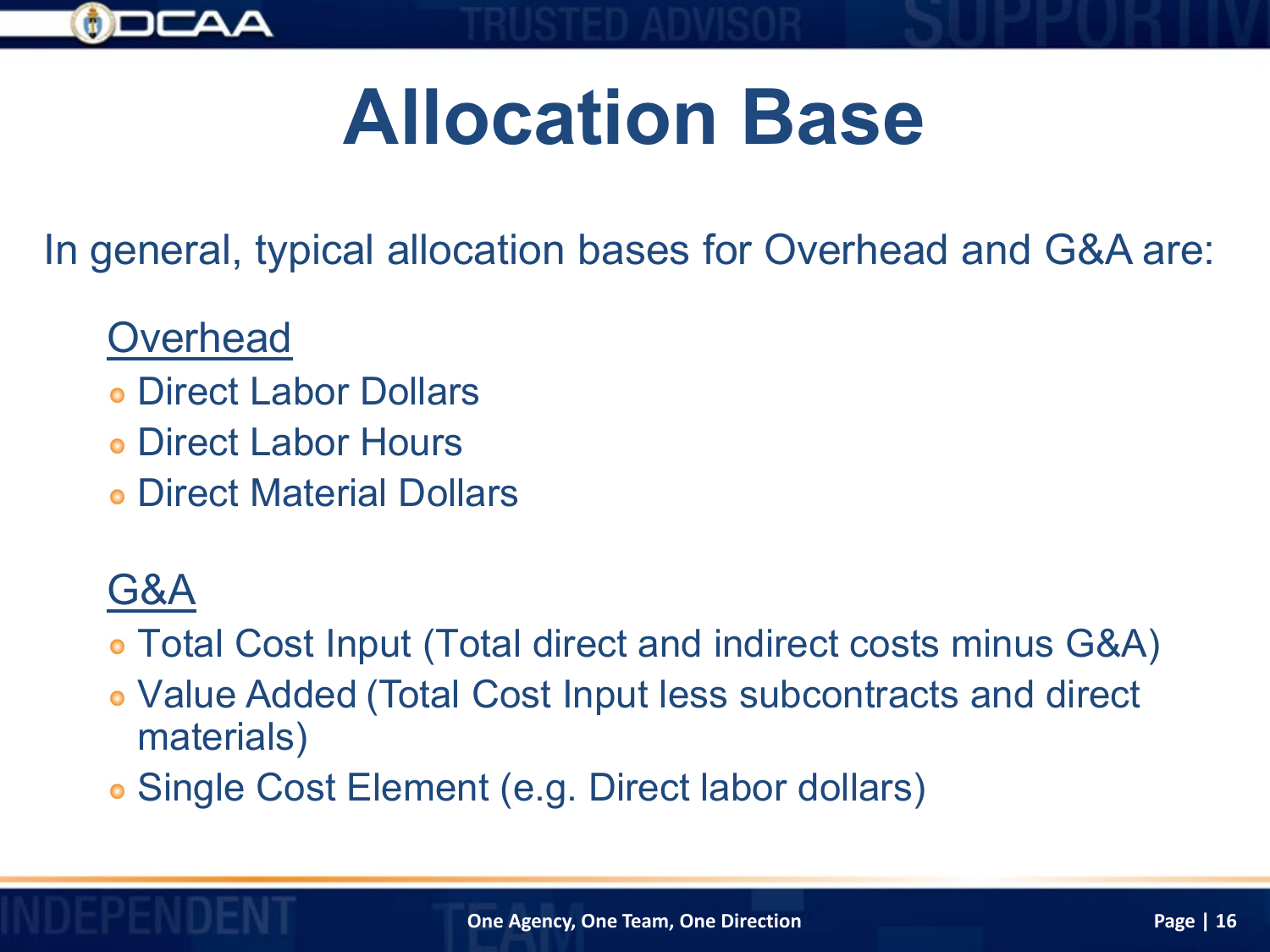

#### **Allowability FAR 31.201-2**

A cost is allowable only when the cost complies with all of the following requirements:

- Reasonableness
- **Allocability**
- Terms of the contract
- **Applicable** Cost Accounting Standards (CAS)
- Any Limitations Set forth in the entire Subpart 31.2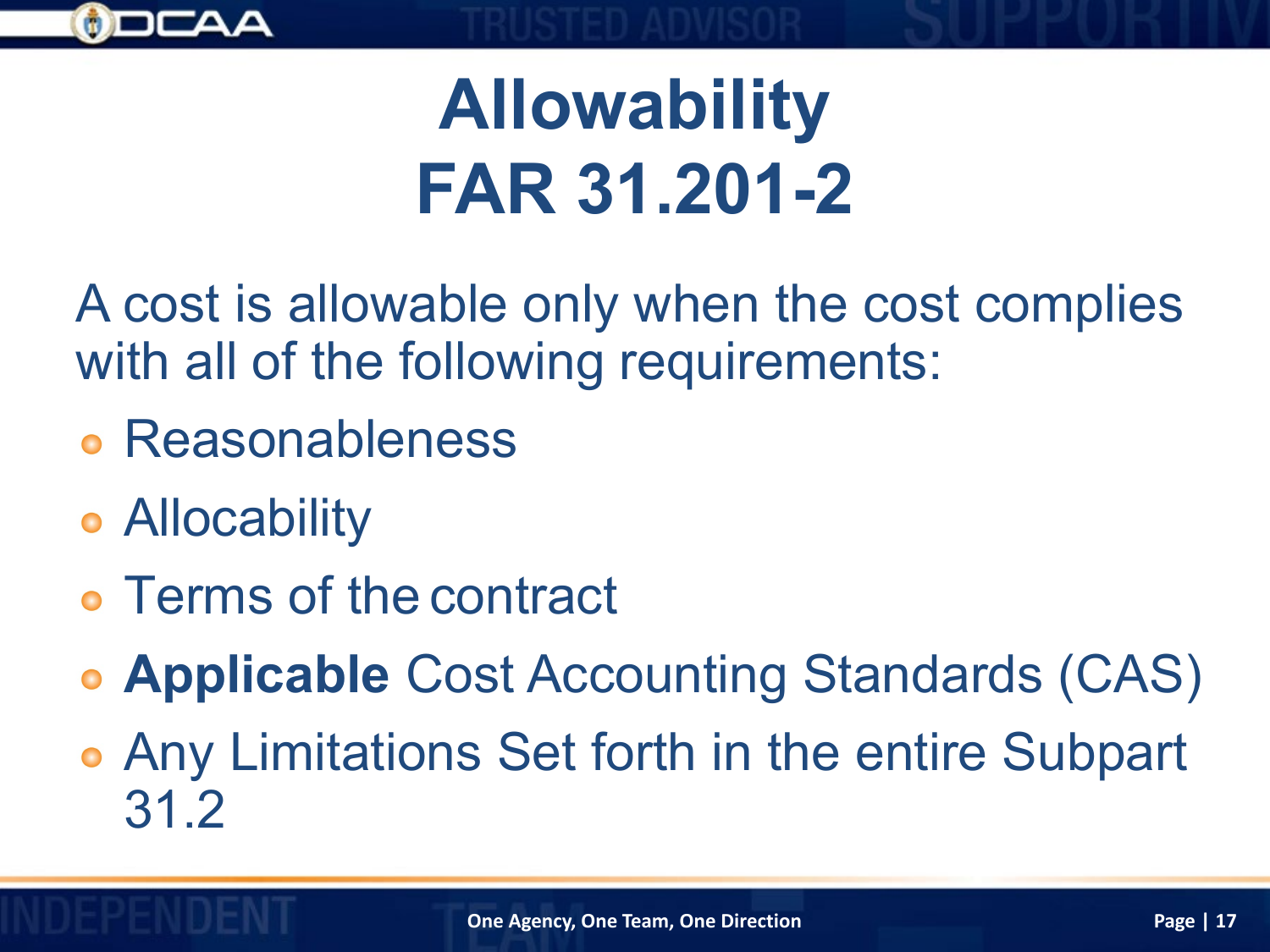

#### **Reasonableness FAR 31.201-3**

FAR considers a cost to be reasonable if:

- o In its nature and amount, it does not exceed that which would be incurred by a prudent person in the conduct of competitive business.
- o It is the contractor's responsibility to establish that each cost is reasonable.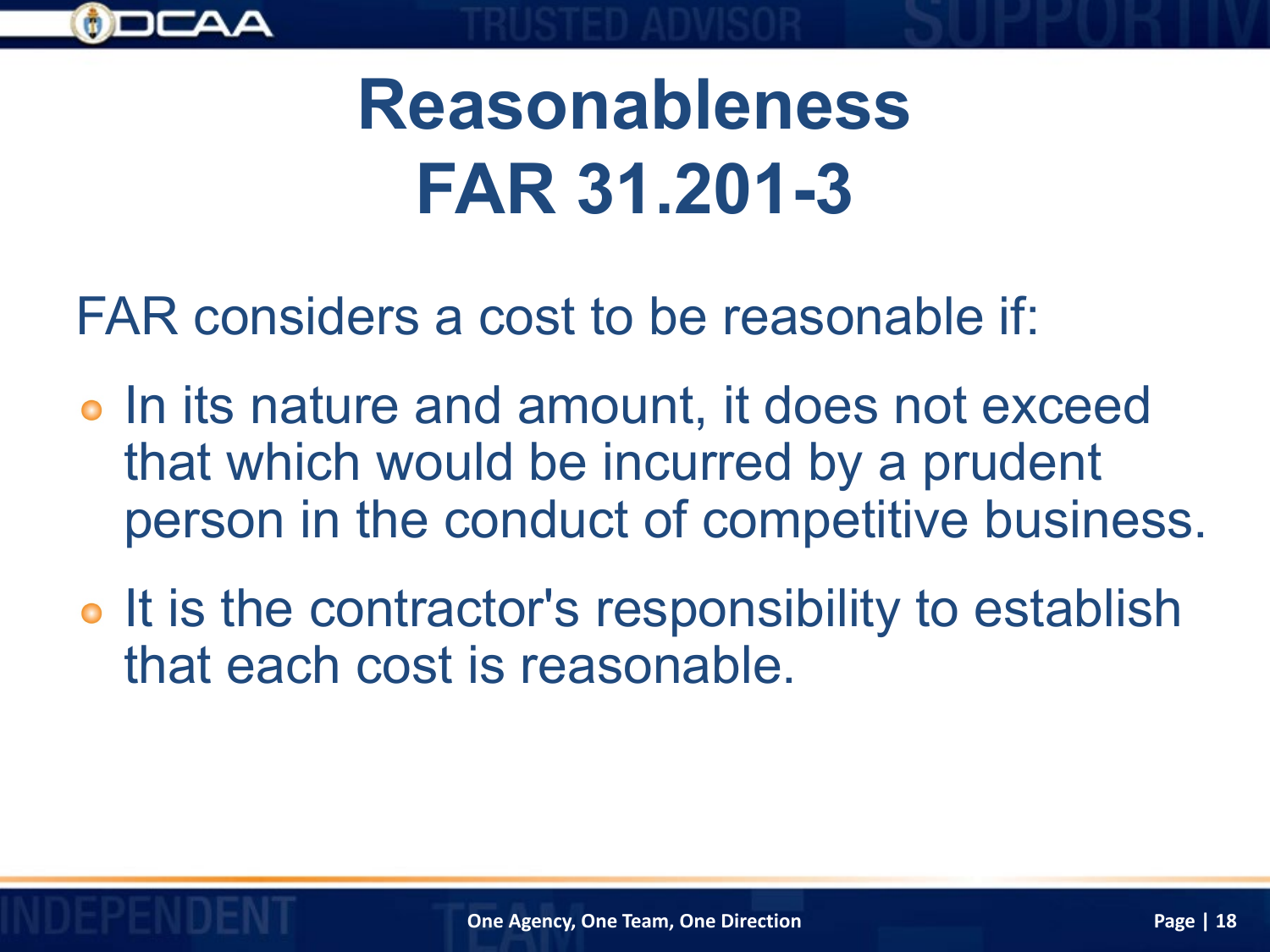

### **Allocability FAR 31.201-4**

A cost is allocable to a government contract if it:

- Is incurred specifically for the contract;
- Benefits both the contract and other work, and can be distributed to them in reasonable proportion to the benefits received; or
- **•** Is necessary to the overall operation of the business, although a direct relationship to any particular cost objective cannot be shown.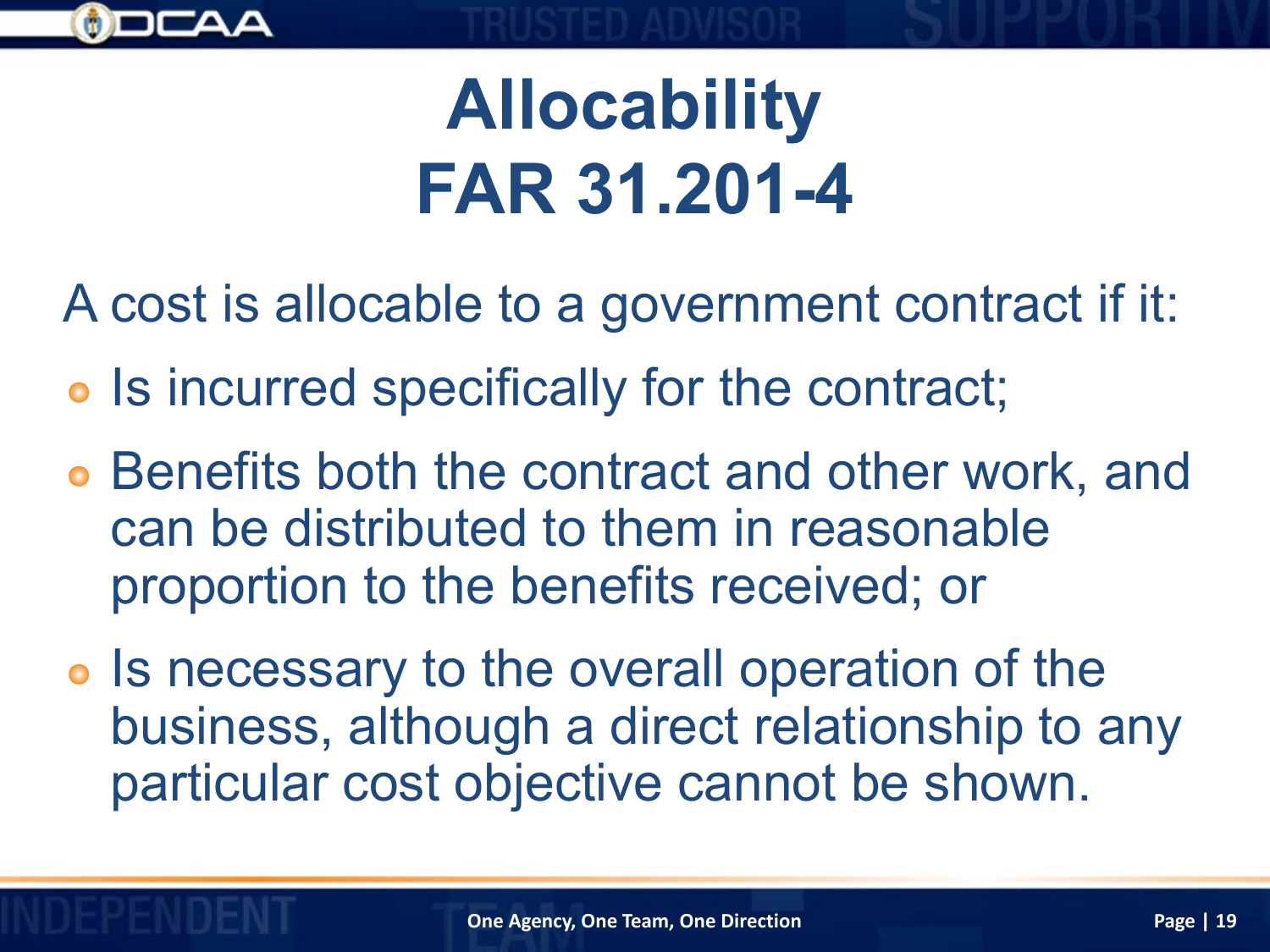

## **Contract Terms**

- Specific types of cost are often addressed in a contract or request for proposal (RFP).
- However, the contract terms can only be more restrictive than the other factors that must be considered in determining cost allowability, not less. In other words, the contract terms cannot allow a cost that is:
	- Unreasonable
	- Improperly measured, assigned and allocated to the contract
	- Unallowable in accordance with specific cost principles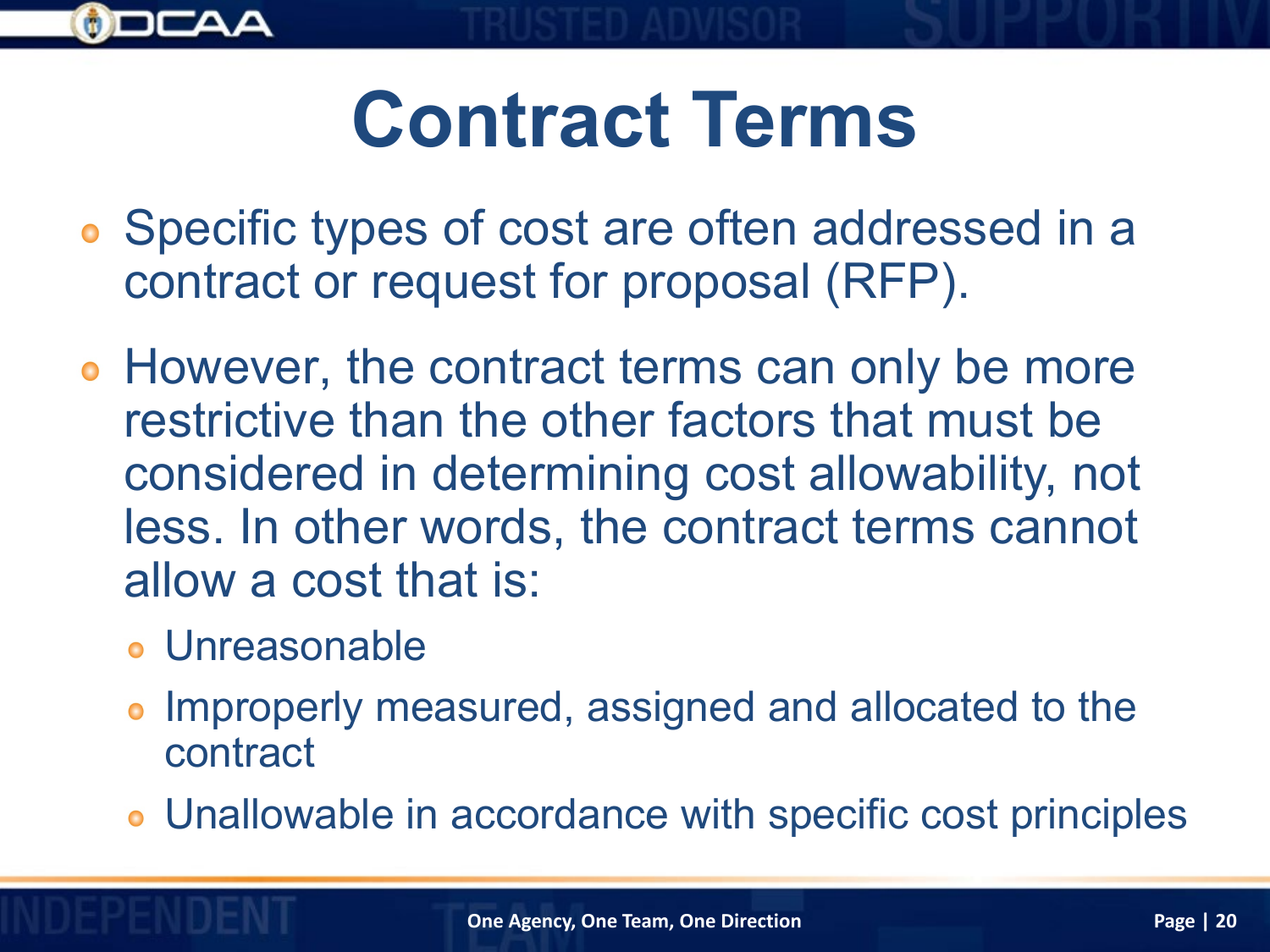# **Accounting for Contract Costs**

- The accounting system must be able to accumulate and report the costs for each final cost objective; i.e., government contract.
	- Direct costs of the contract, plus
	- Allocation of applicable indirect costs, less
	- Unallowable Costs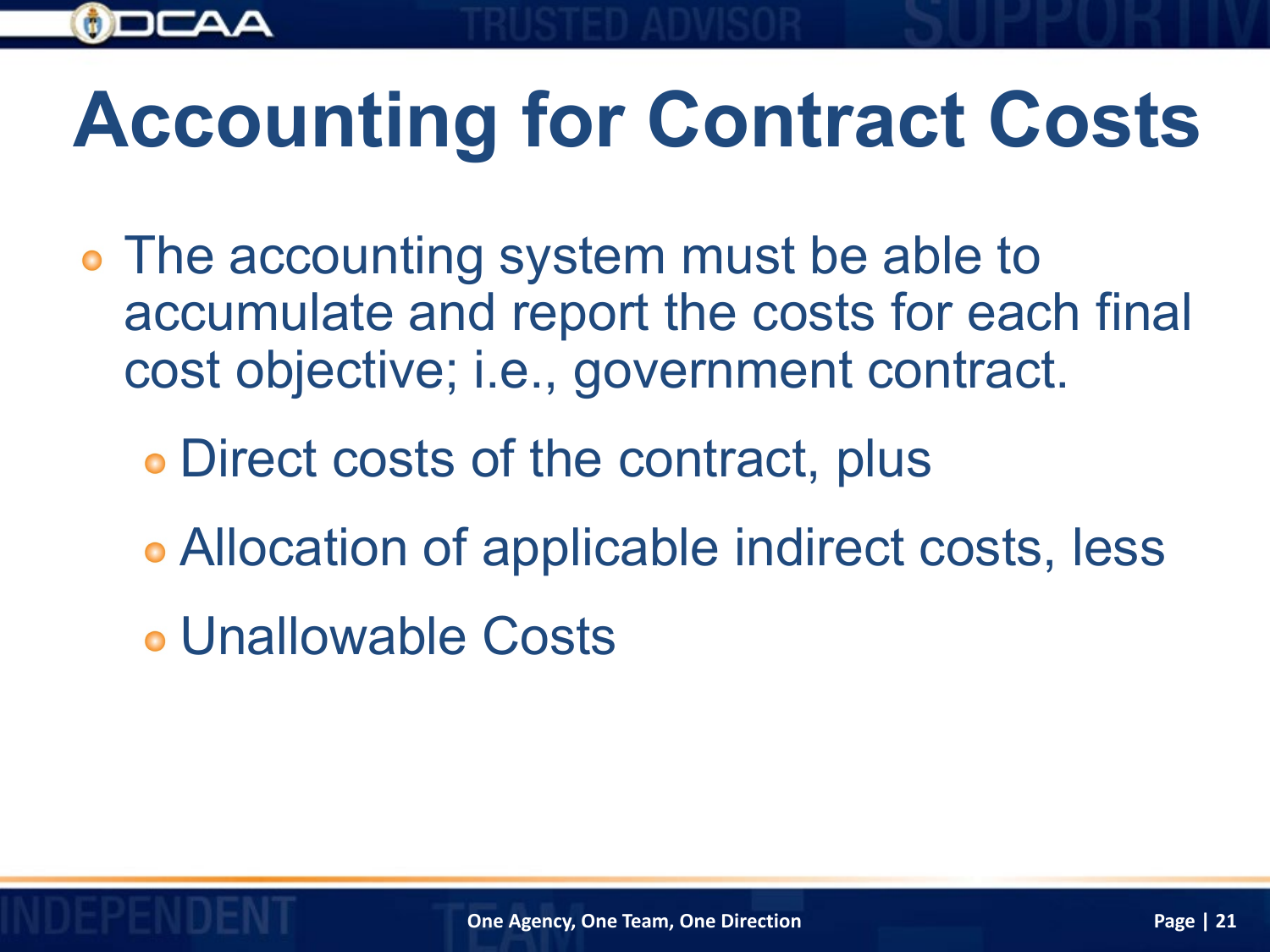# **Accounting for Contract Costs**

- DFARS 252.242-7006(c) requirements:
	- (5) Accumulation of costs under general ledger control
	- (6) Reconciliation of subsidiary cost ledgers and cost objectives to general ledger
	- (7) Approval and documentation of adjusting entries
	- (11) Interim (at least monthly) determination of costs charged to a contract through routine posting of books of accounts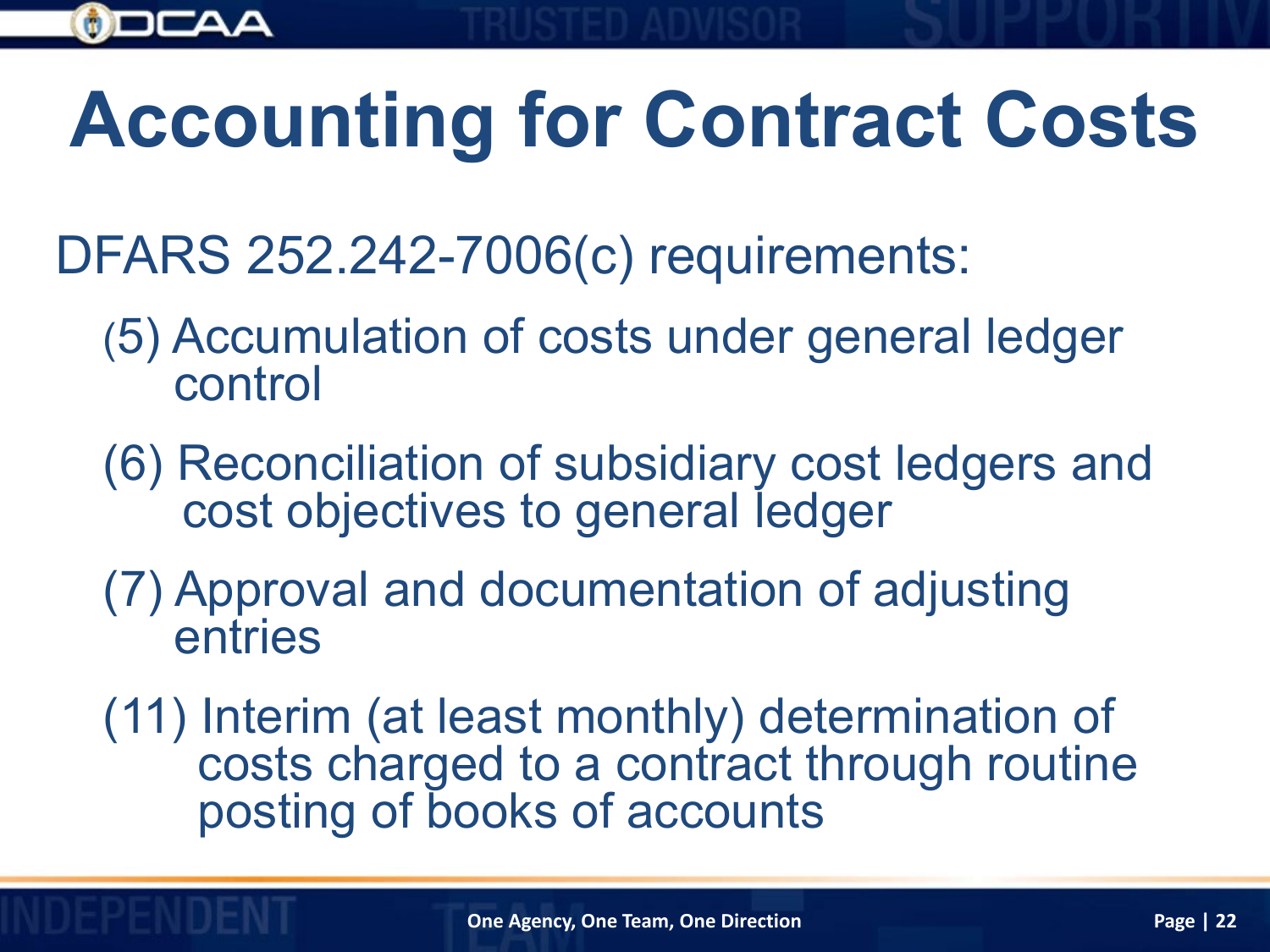

# **Labor System**

DFARS 252.242-7006(c) requirements:

- (9) A timekeeping system that identifies employees' labor by intermediate or final cost objectives
- (10) A labor distribution system that charges direct and indirect labor to the appropriate cost objectives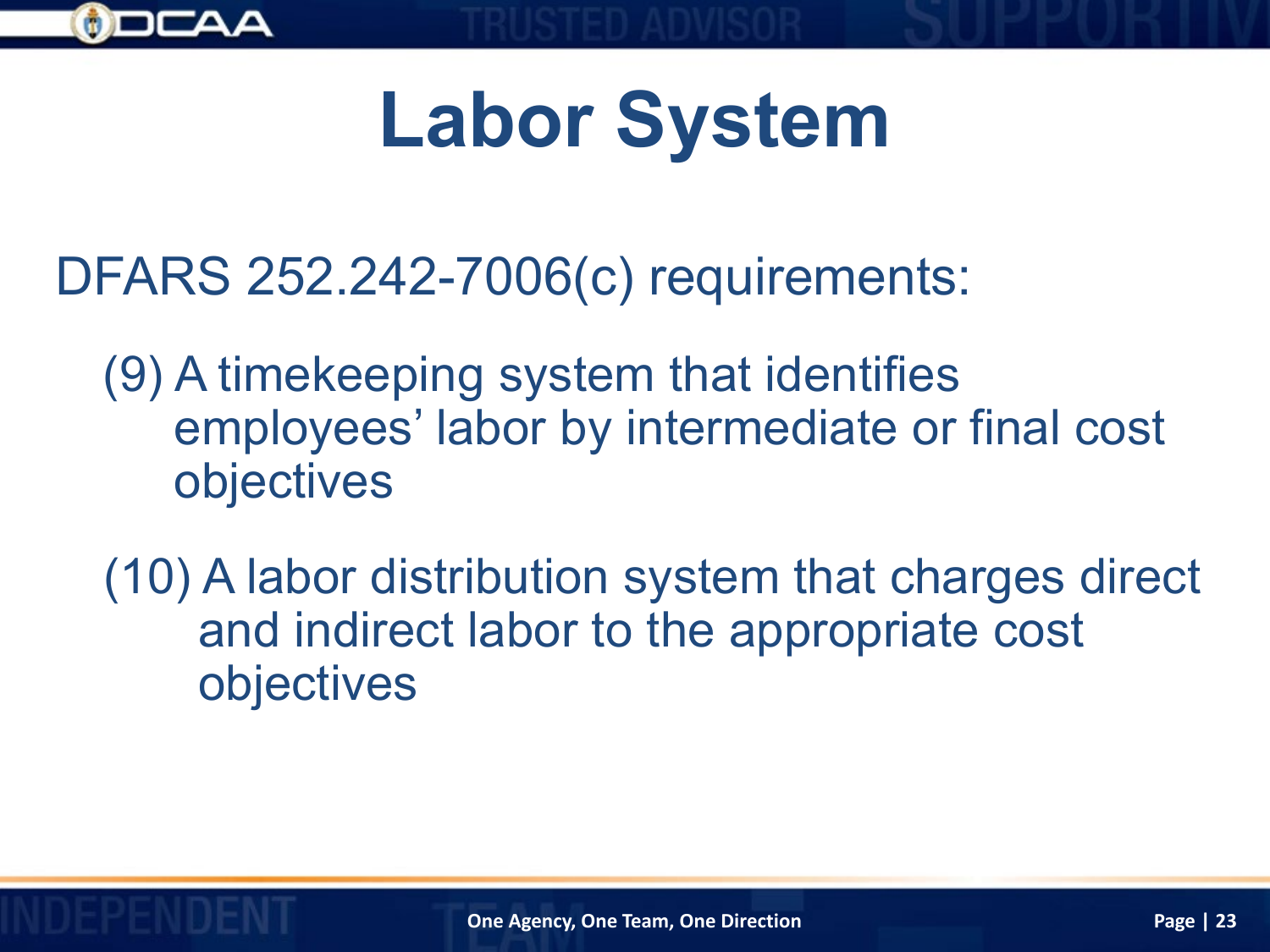

# **Timekeeping**

- Labor should be charged to intermediate and final cost objectives based on a timekeeping document (paper or electronic timecards) completed and certified by the employees and approved by the employees' supervisors.
- Employees should fill out timesheet on a daily basis and include all hours worked including uncompensated overtime.
- Labor cost distribution records should reconcile to payroll records and labor distribution records should trace to and from the job cost ledger and general ledger accounts.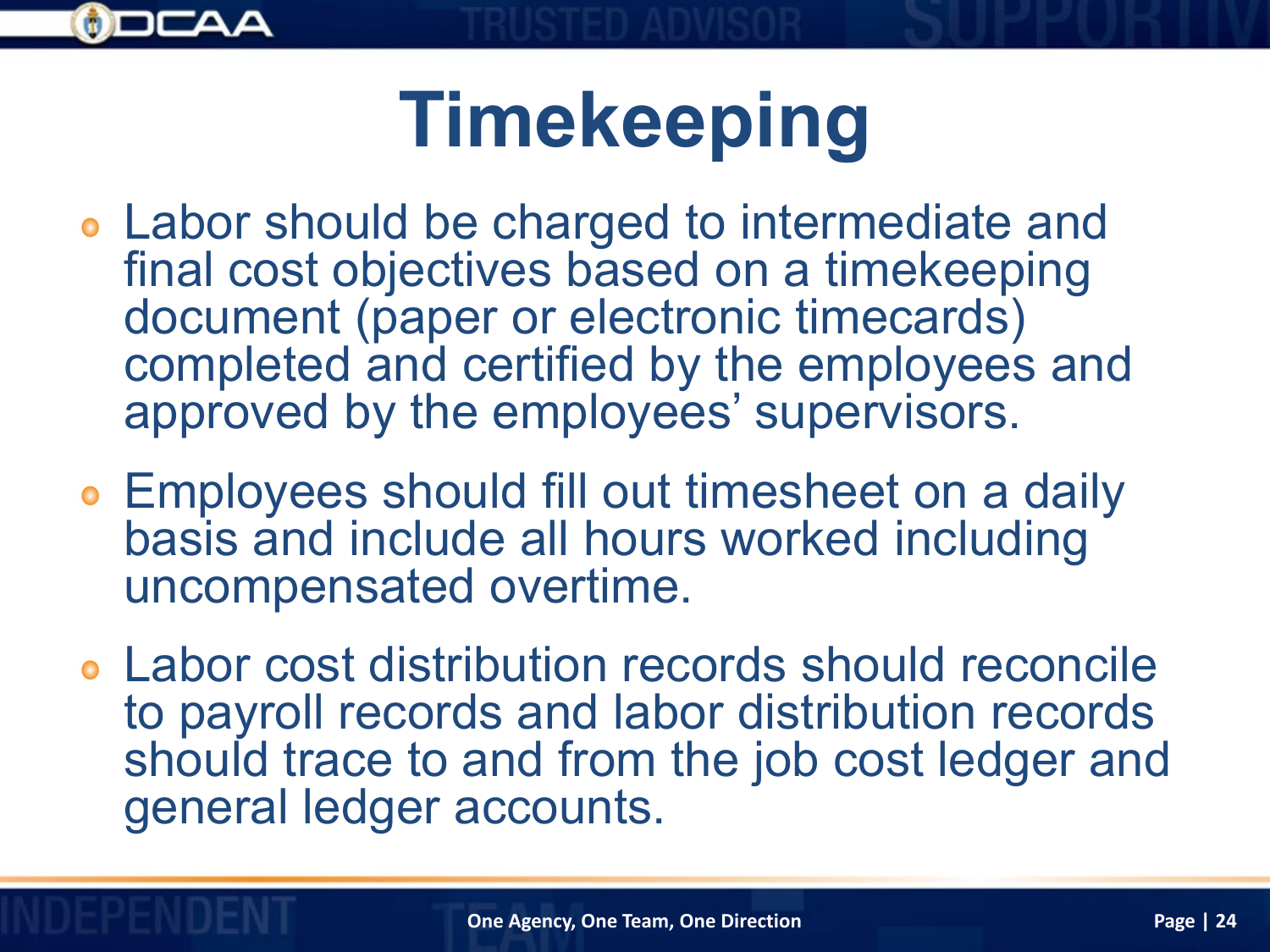

### **Unallowable Costs**

DFARS 252.242-7006(c)(12) requires "Exclusion from costs charged to Government contracts of amounts which are not allowable in terms of Federal Acquisition Regulation (FAR) part 31, Contract Cost Principles and Procedures, and other contract provisions"

- Therefore, contractors need written policies and procedures to identify and exclude unallowable costs.
- Unallowable costs need to be identified and excluded from any billings, claims, and proposals applicable to a Government contract.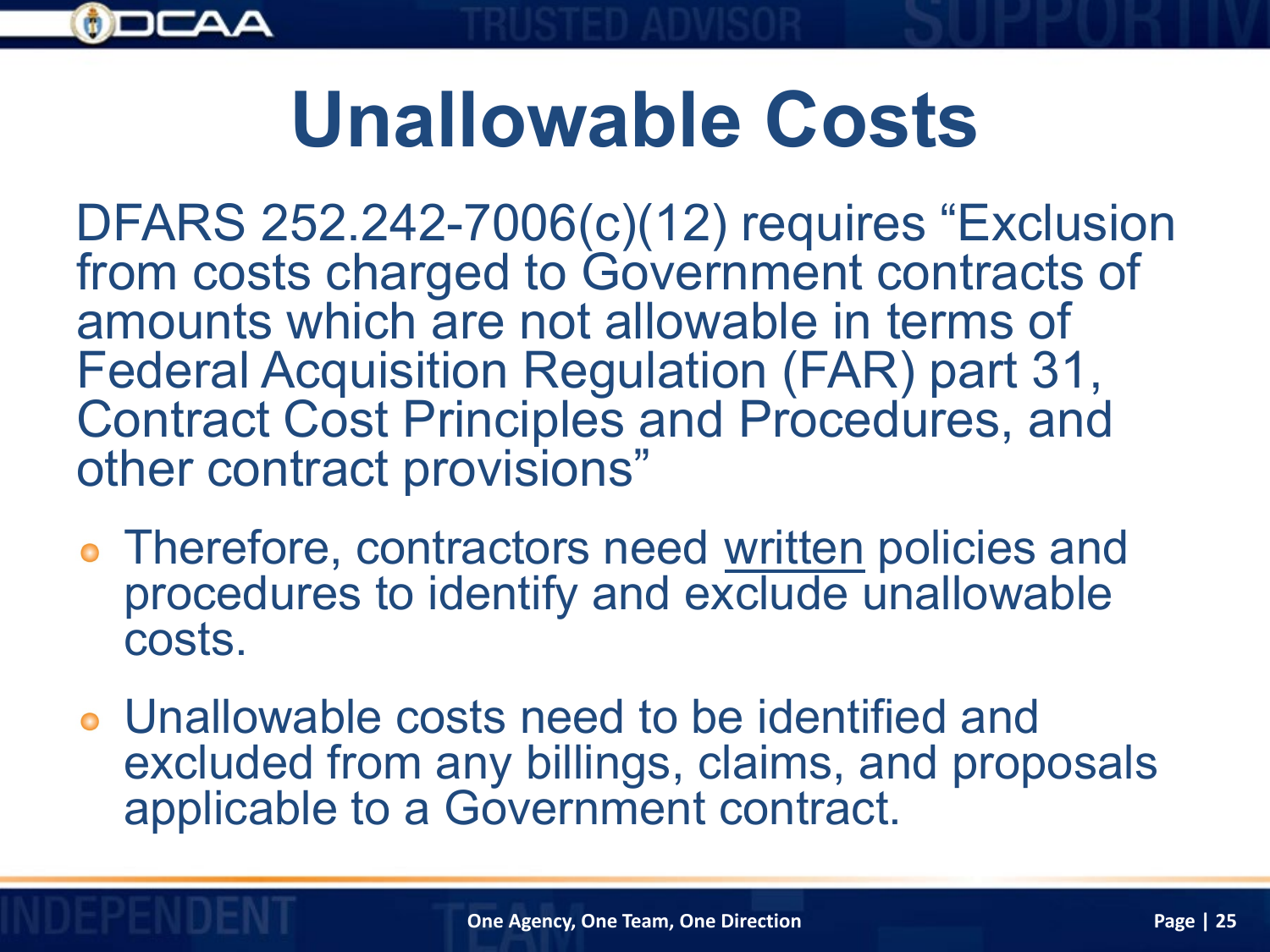

## **Costs by Contract Line Item**

DFARS 252.242-7006(c)(13) requires "Identification of costs by contract line item and by units (as if each unit or line item were a separate contract), if required by the contract"

- **Therefore, the accounting system needs to be** able to expand beyond a project number.
- Each job needs to be expanded to the requisite level of detail as determined by contract terms.
- Make sure the contract is adequately briefed to determine what this level might be.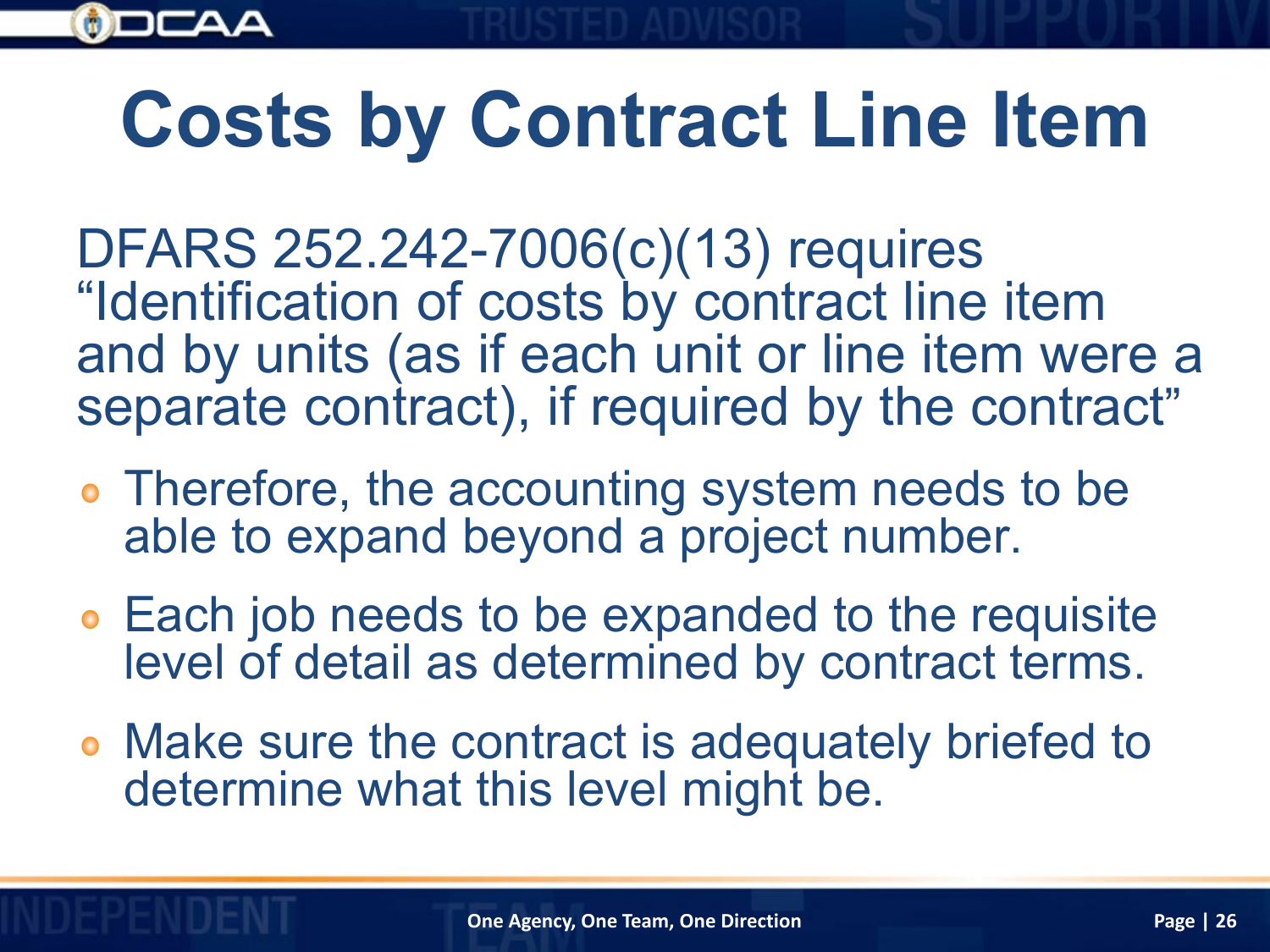

## **Billings**

#### DFARS 252.242-7006(c) requirements:

(16) Billings that can be reconciled to the cost accounts for both current and cumulative amounts claimed and comply with contract terms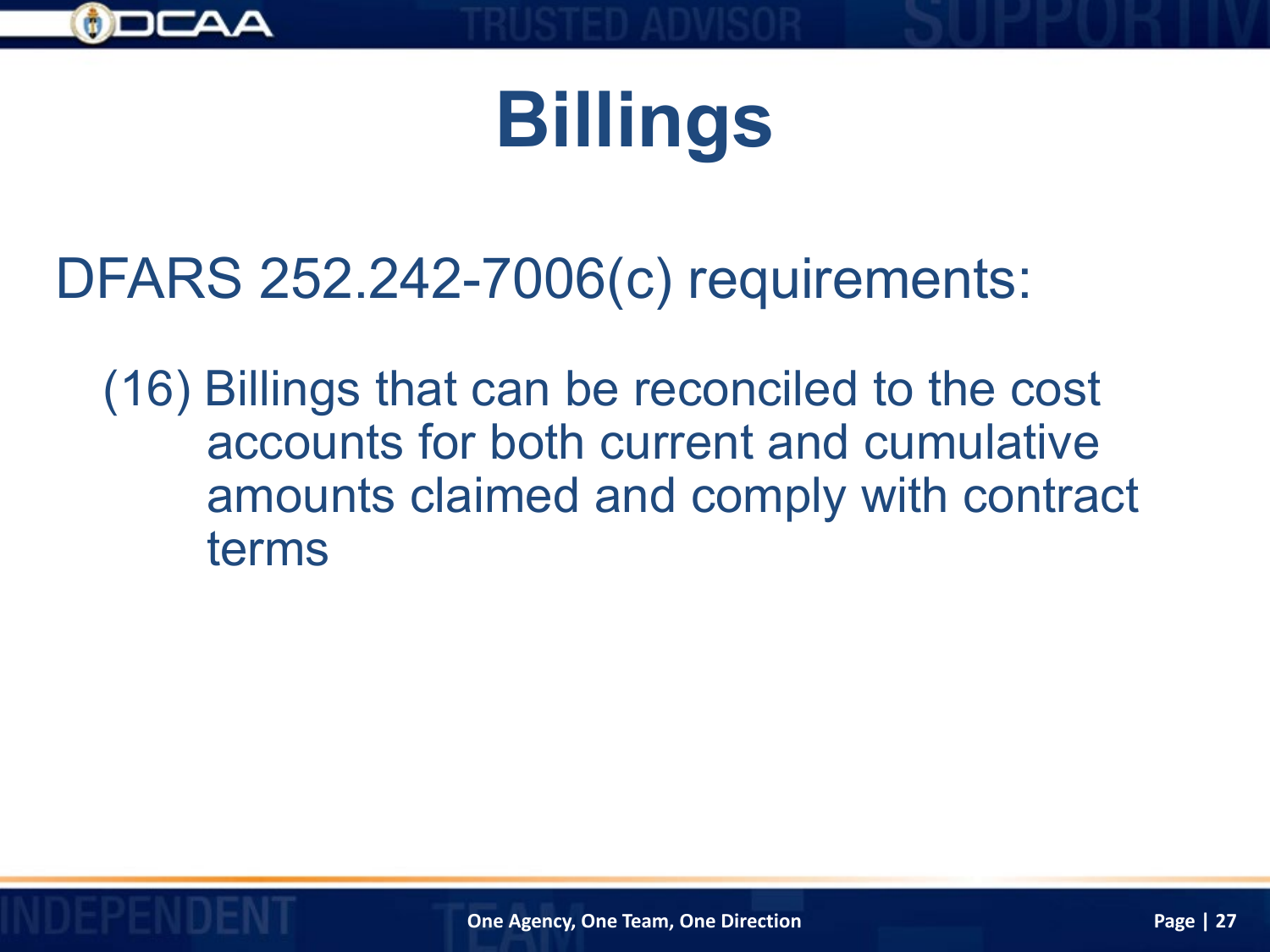

## **Billings**

Contractors should only bill cost which comply with FAR 52.216-7

- Recorded costs that have been paid by cash, check, or other form of actual payment for items or services purchased directly for the contract
- When the Contractor is not delinquent in paying costs of contract performance in the ordinary course of business, costs incurred, but not necessarily paid, for supplies and services purchased directly for the contract and associated financing payments to subcontractors, provided payments determined due will be made:
	- In accordance with the terms and conditions of a subcontract or invoice; and
	- Ordinarily within 30 days of the submission of the Contractor's payment request to the Government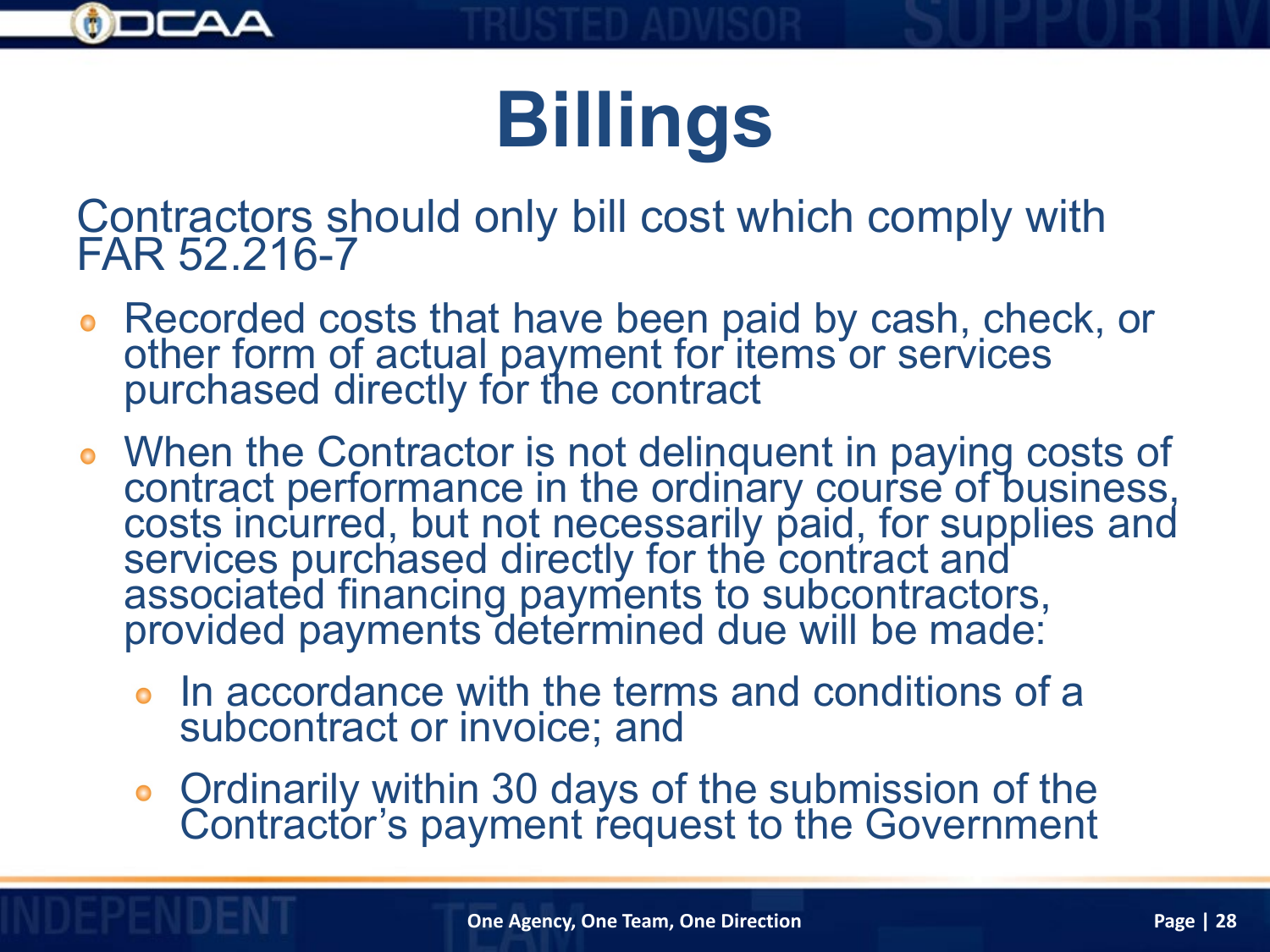

## **Billings**

- Billings need to be based on current contract provisions. The total amount billed should not exceed any contract, work order, funding limitation, or any other contract ceiling amount.
- Important to brief contract to identify billing provisions, including but not limited to:
	- **Restriction of billing frequency**
	- **Special withholding provisions**
	- Contractual unallowable costs
- A contractor needs to reconcile booked costs to billed costs.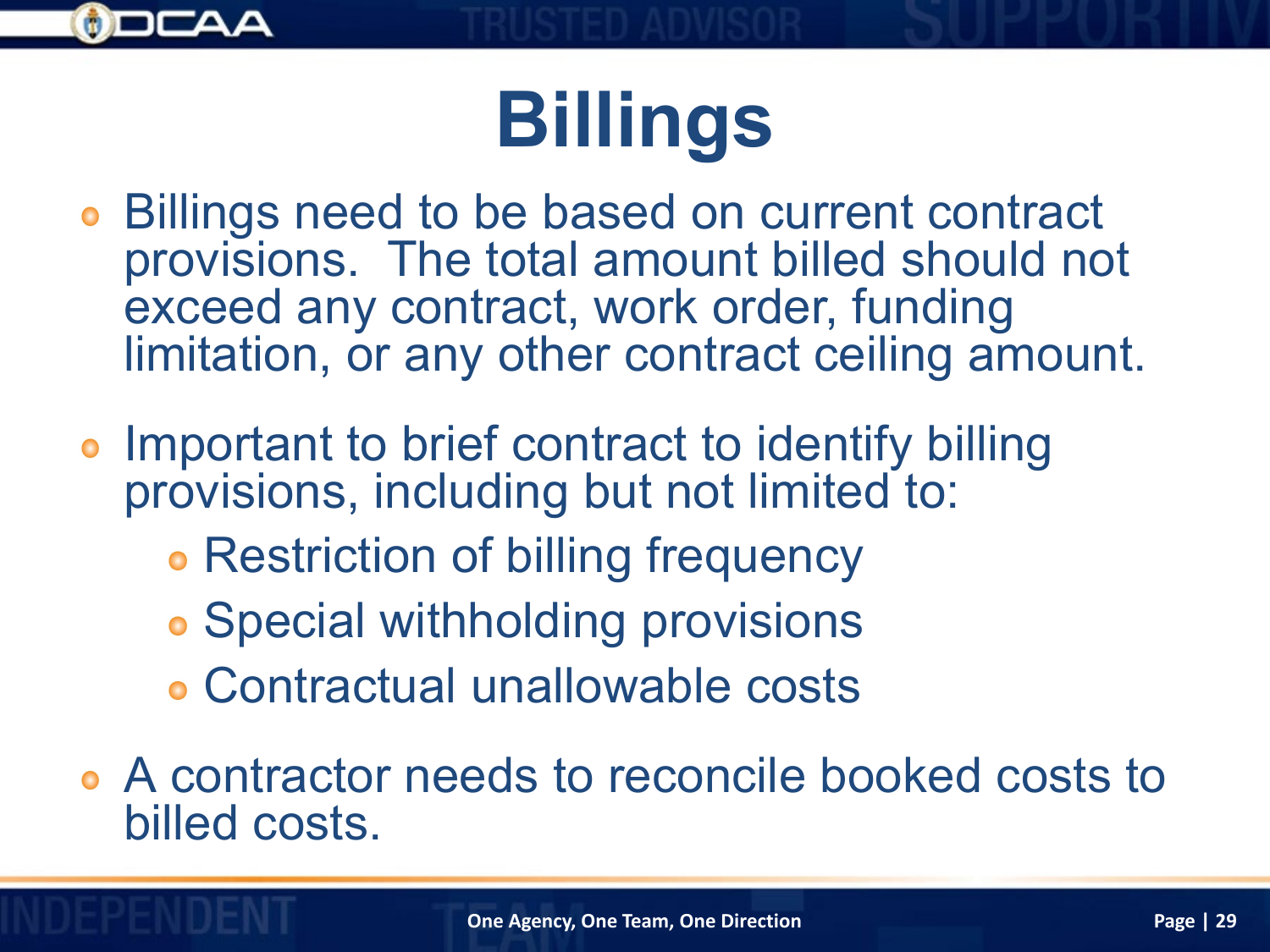

## **Cost Accounting Information**

DFARS 252.242-7006(c)(15) requires "Cost accounting information, as required—

- (i) By contract clauses concerning limitation of cost (FAR 52.232-20), limitation of funds (FAR 52.232-22), or allowable cost and payment (FAR 52.216-7); and
- (ii) To readily calculate indirect cost rates from the books of accounts"
- **•** Interim rates should be routinely monitored.
- At least monthly, an employee needs to be responsible for monitoring total contract expenditure against contract limitations on price or cost.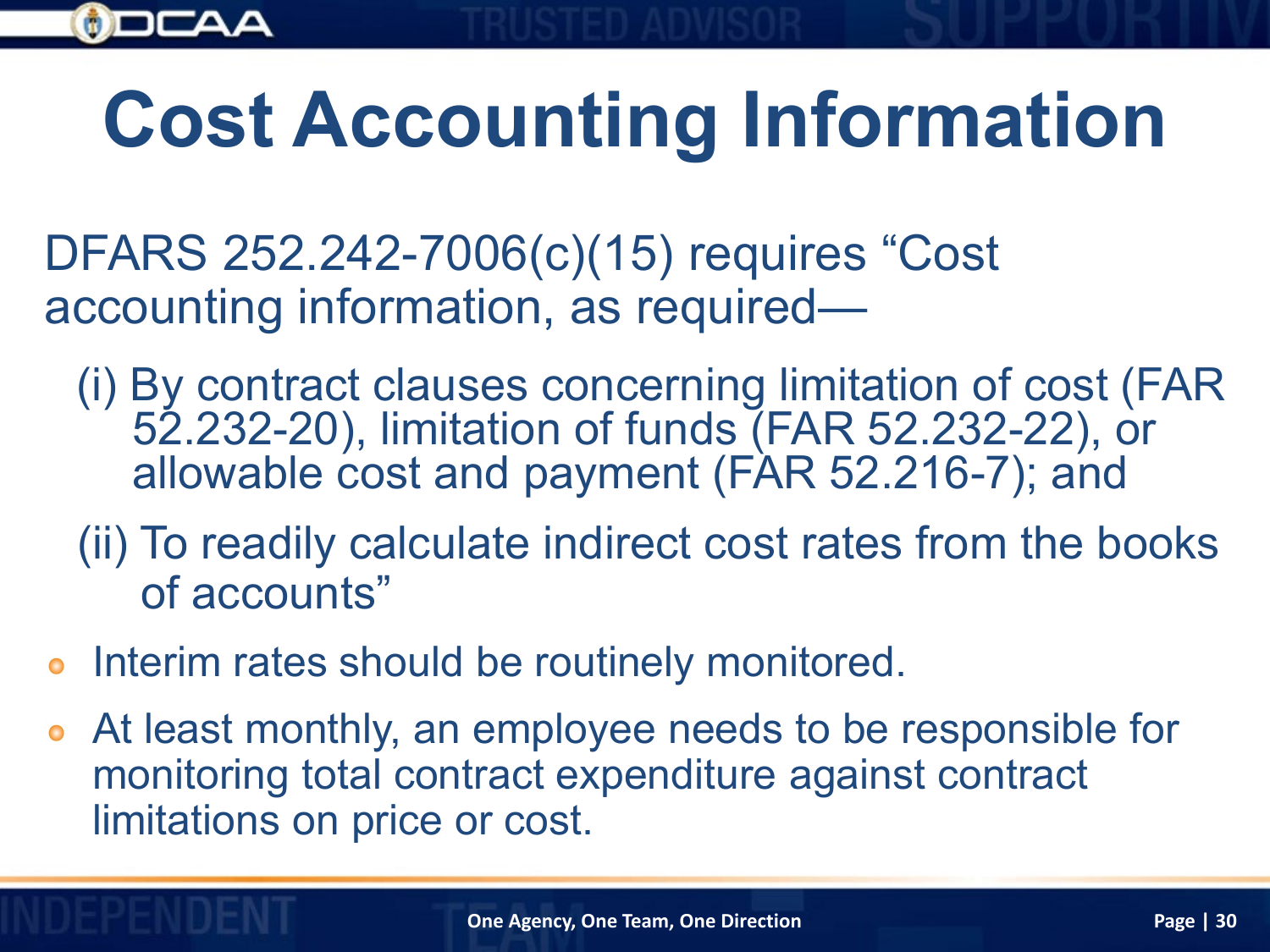

## **Cost Accounting Information**

DFARS 252.242-7006(c) requires:

(17) Adequate, reliable data for use in pricing followon acquisitions; and

(18) Accounting practices in accordance with standards promulgated by the Cost Accounting Standards Board, if applicable, otherwise, Generally Accepted Accounting Principles.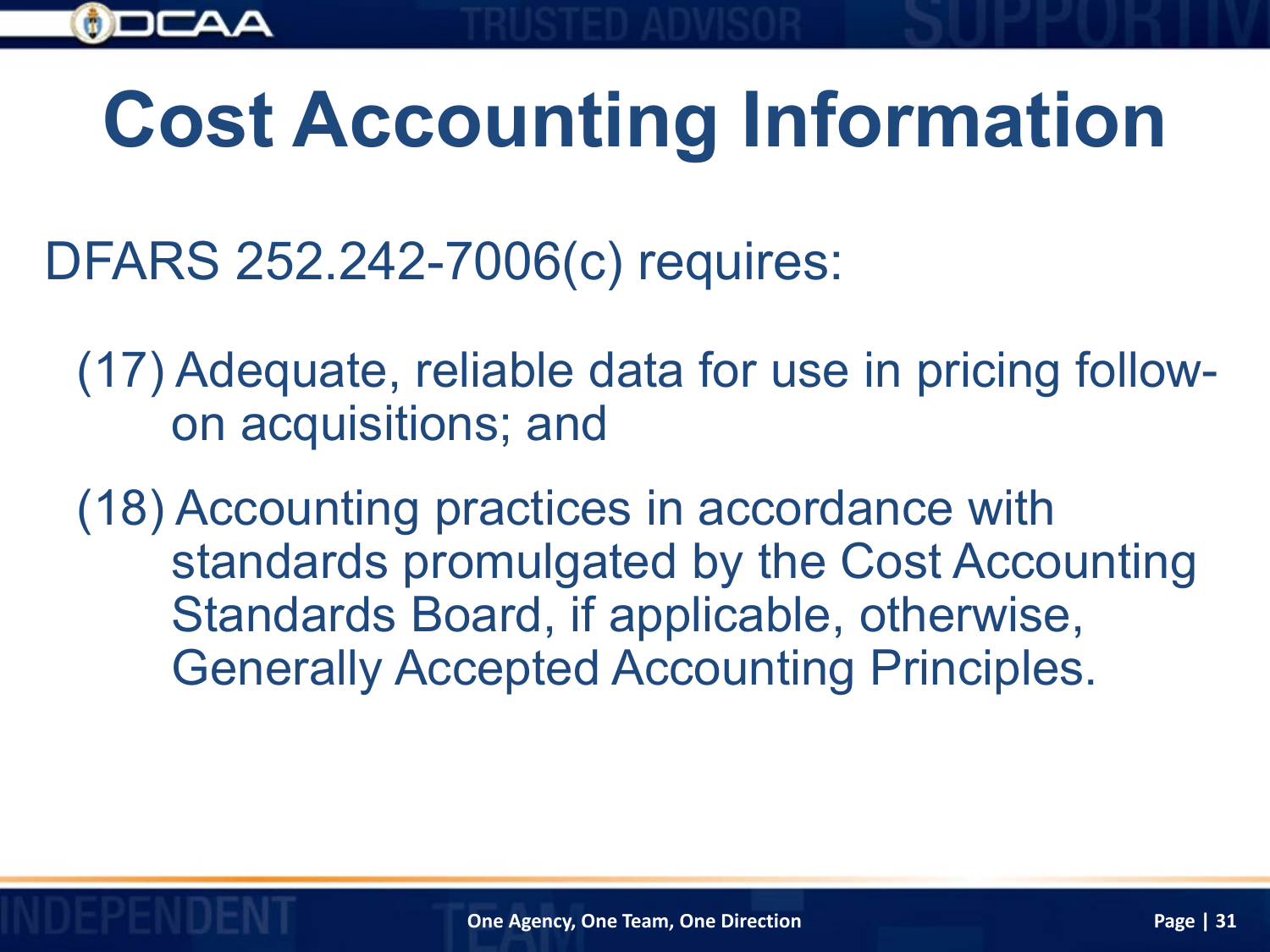

#### **Management Reviews/Internal Audits**

DFARS 252.242-7006(c) requires:

(8) Management reviews or internal audits of the system to ensure compliance with the Contractor's established policies, procedures, and accounting practices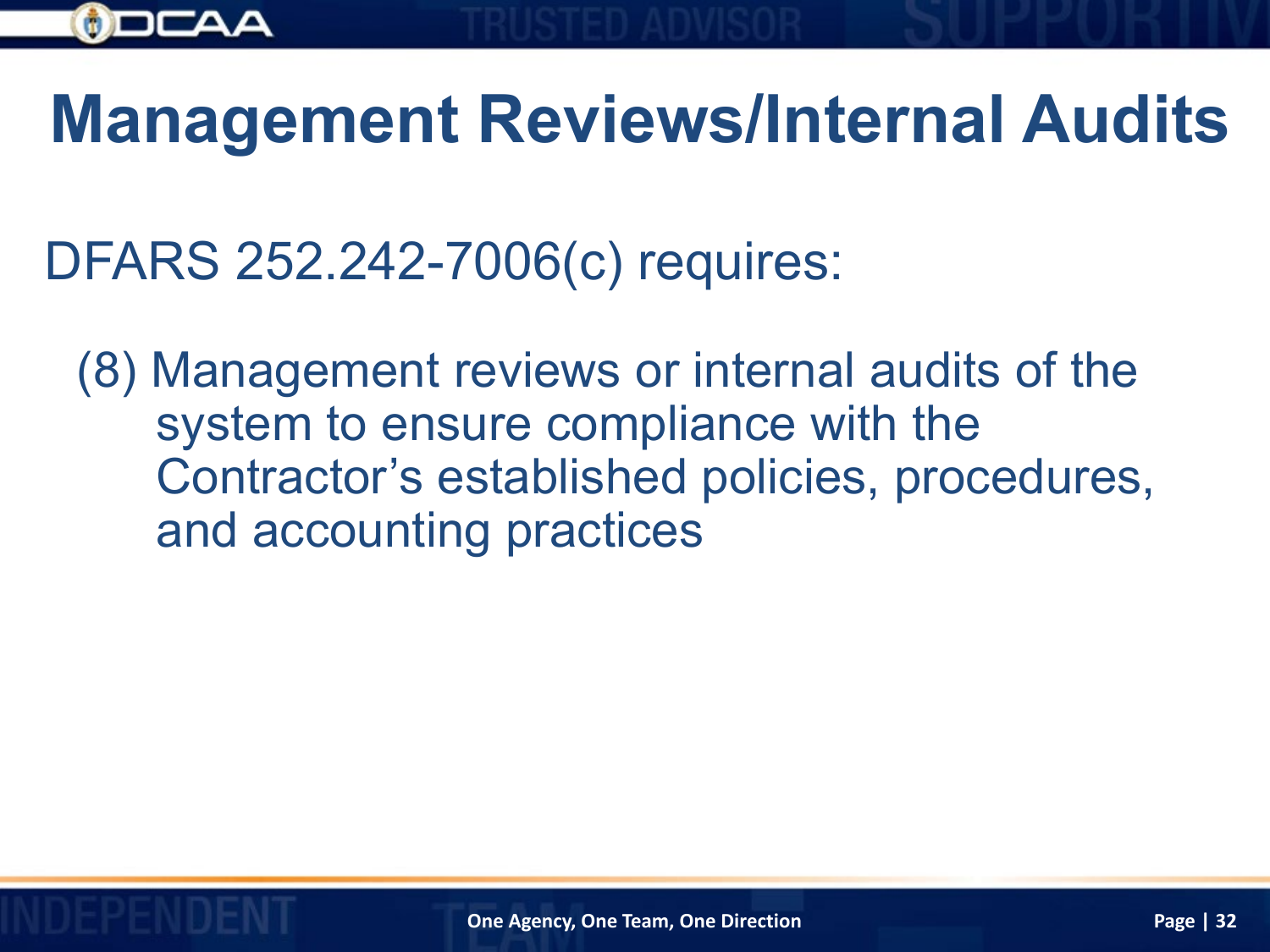

#### **Other**

- A contractor needs to be up to date on its submission of **adequate** final indirect cost rate proposal (incurred cost proposal) in accordance with contract terms, if applicable
- A contractor needs to submit final vouchers within 120 days after settlement of applicable final indirect costs rates for all years as required by FAR 52.216-7(d)(5)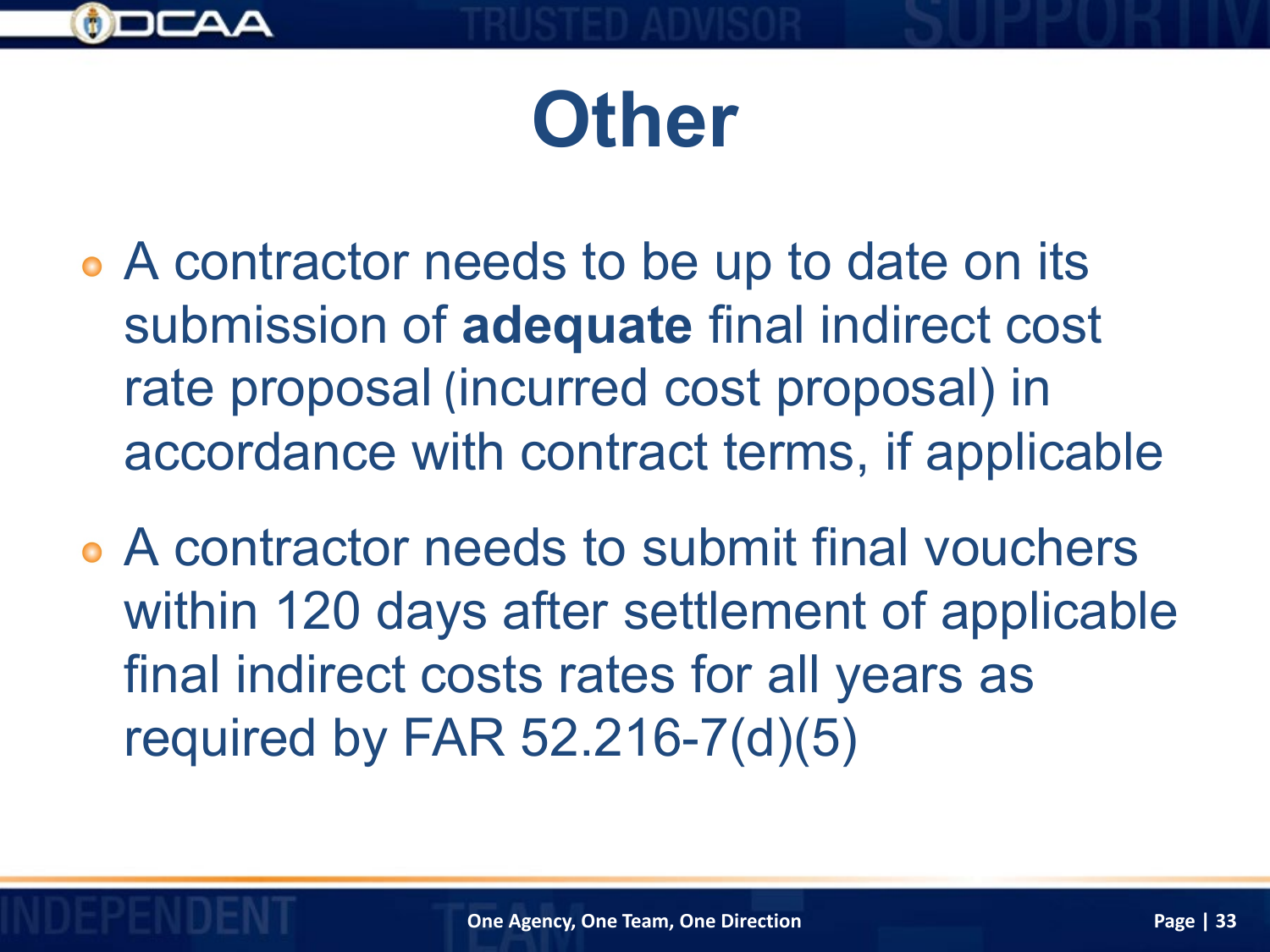

- Contractors not making Interim (at least monthly) determination of costs charged through routine posting to books of account
- Failure to properly segregate direct and indirect costs
- **Improper timekeeping**
- Failure to exclude unallowable costs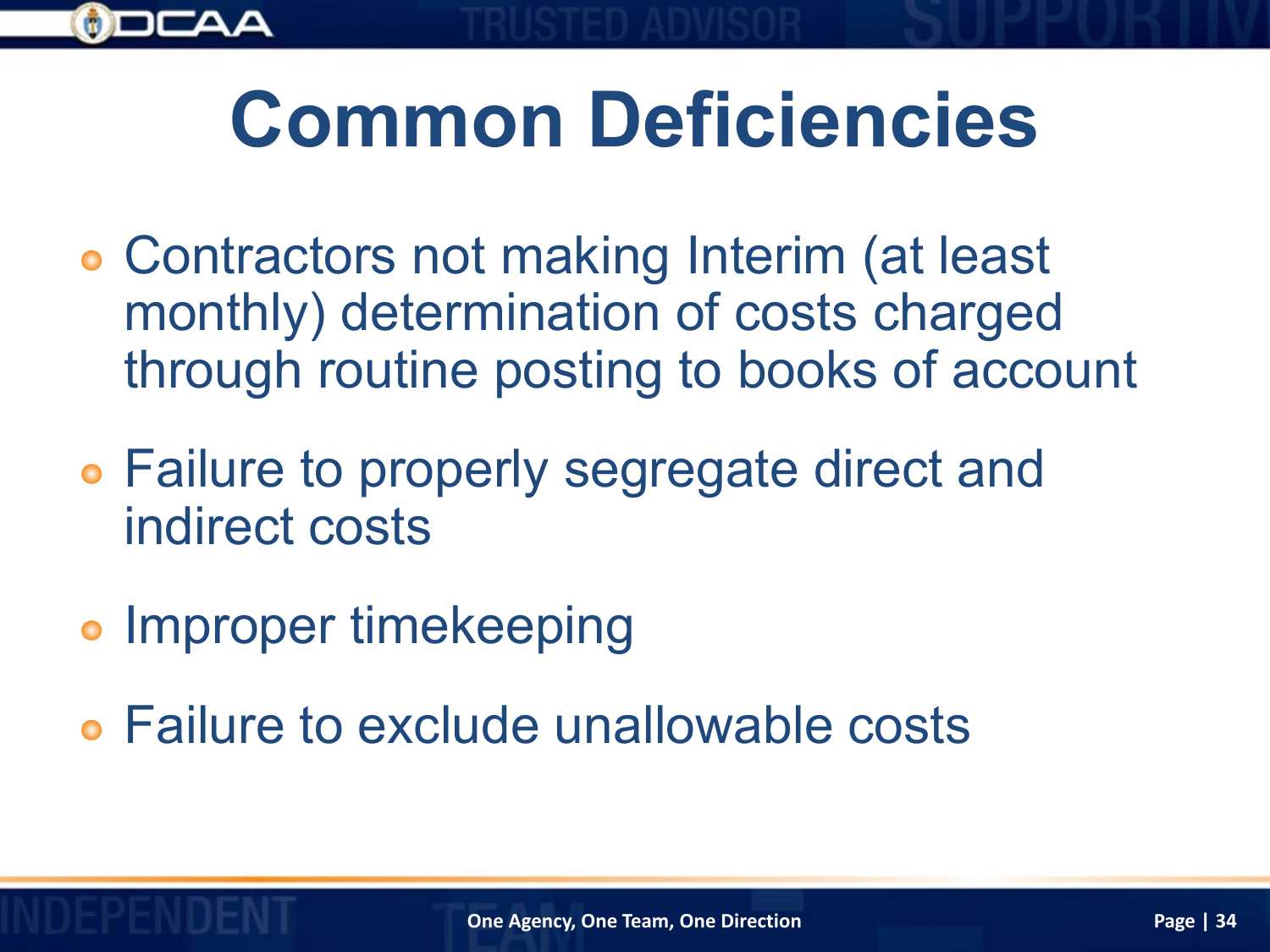## **Common Deficiencies**

**• Inadequate procedures to ensure that** subcontractor and vendor costs are only included in billings if payment to subcontractor or vendor will be made in accordance with terms and conditions of the subcontract or invoice and ordinarily within 30 days of the contractor's payment request to the Government.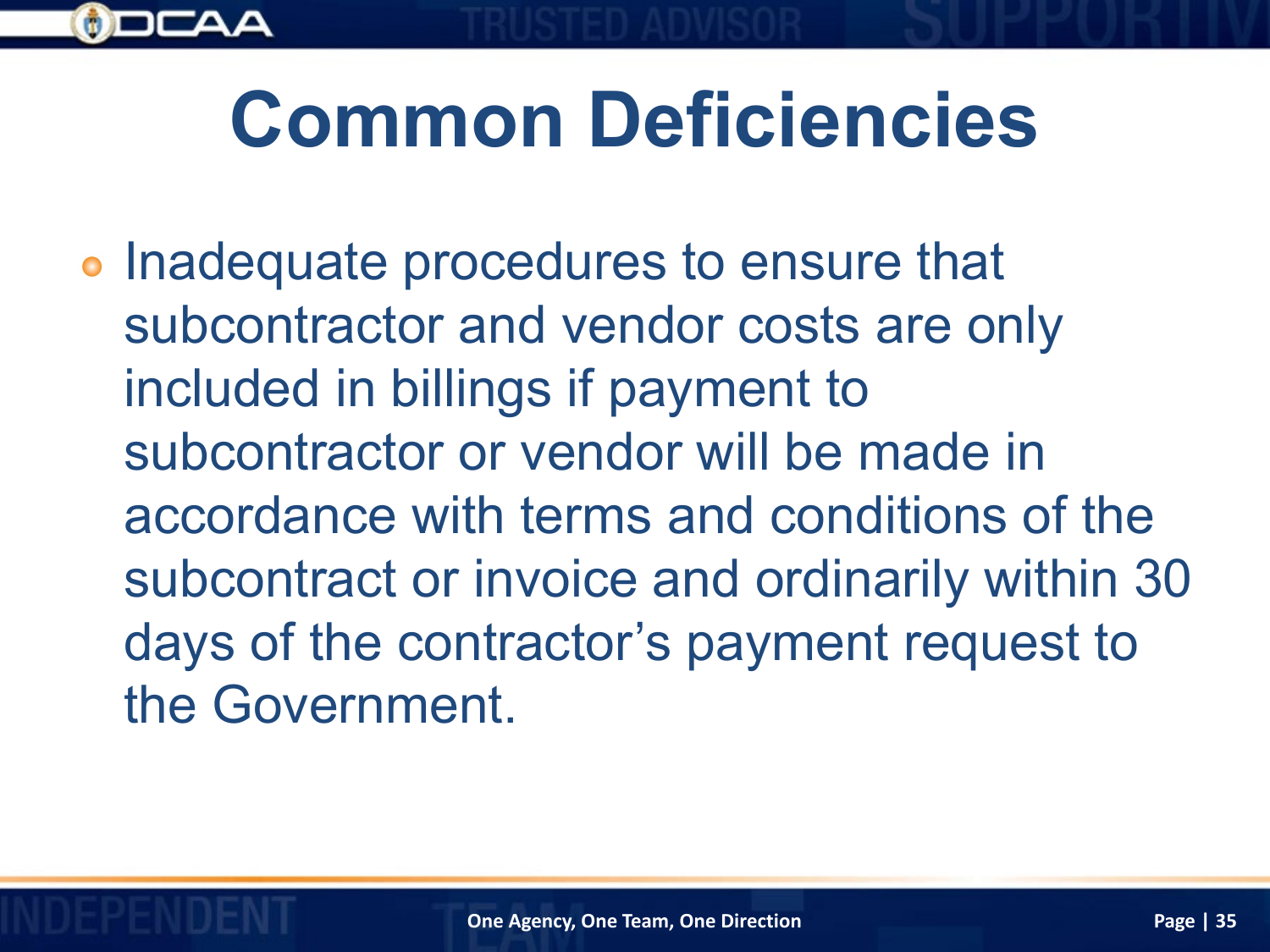

#### **Frequently Asked Questions**

How do I get a DCAA approved government accounting system?

You cannot. There is no such thing as a DCAA approved government accounting system.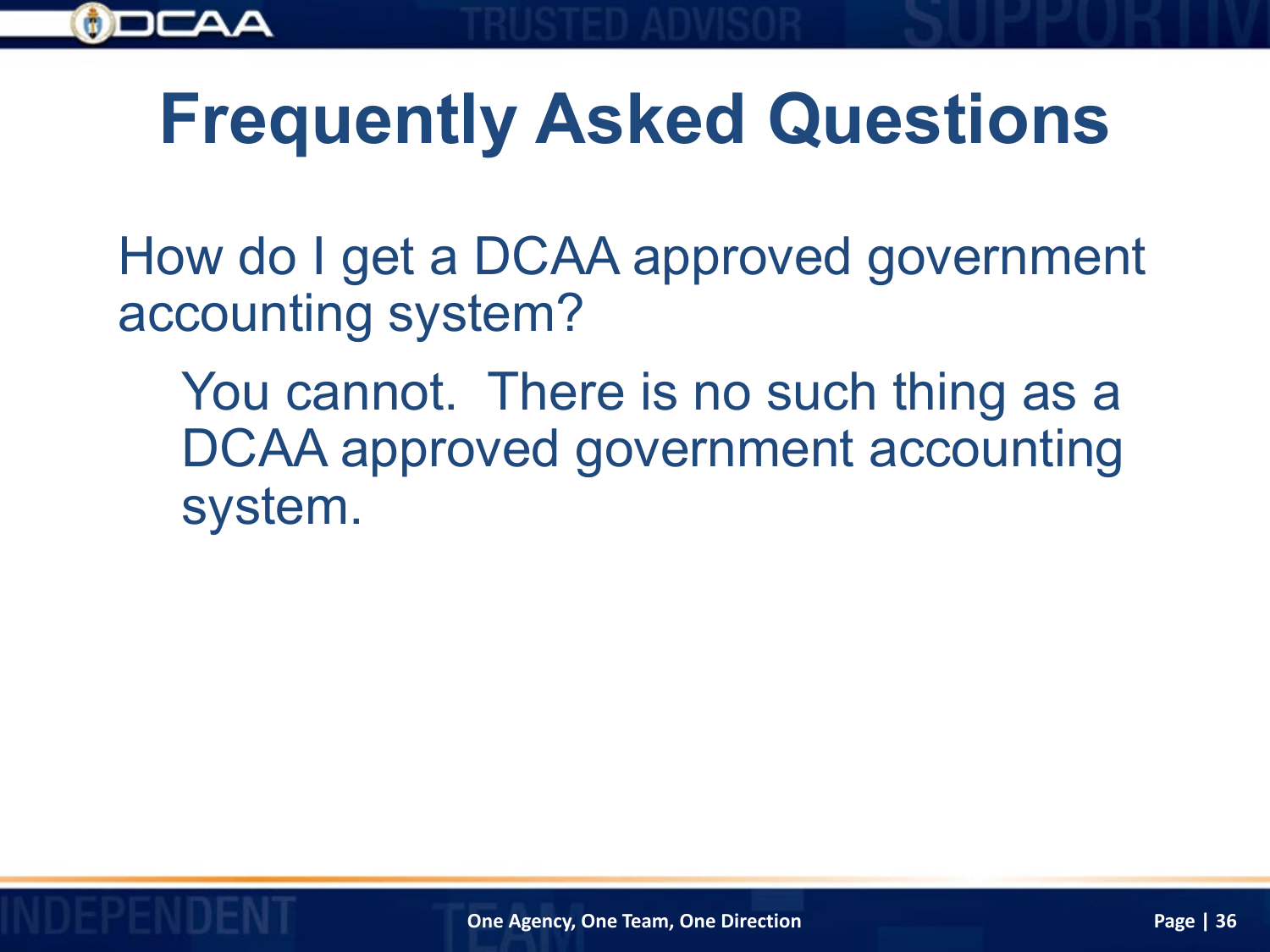

#### **Frequently Asked Questions**

How do I request a DCAA audit of my accounting system?

Contractors cannot request the audit. DCAA does not perform audits requested by a contractor. DCAA only performs these audits based on a request from a federal entity based on a need to determine if a contractor is a responsible contractor to award a contract or if needed to determine the acceptability of a contractor's system.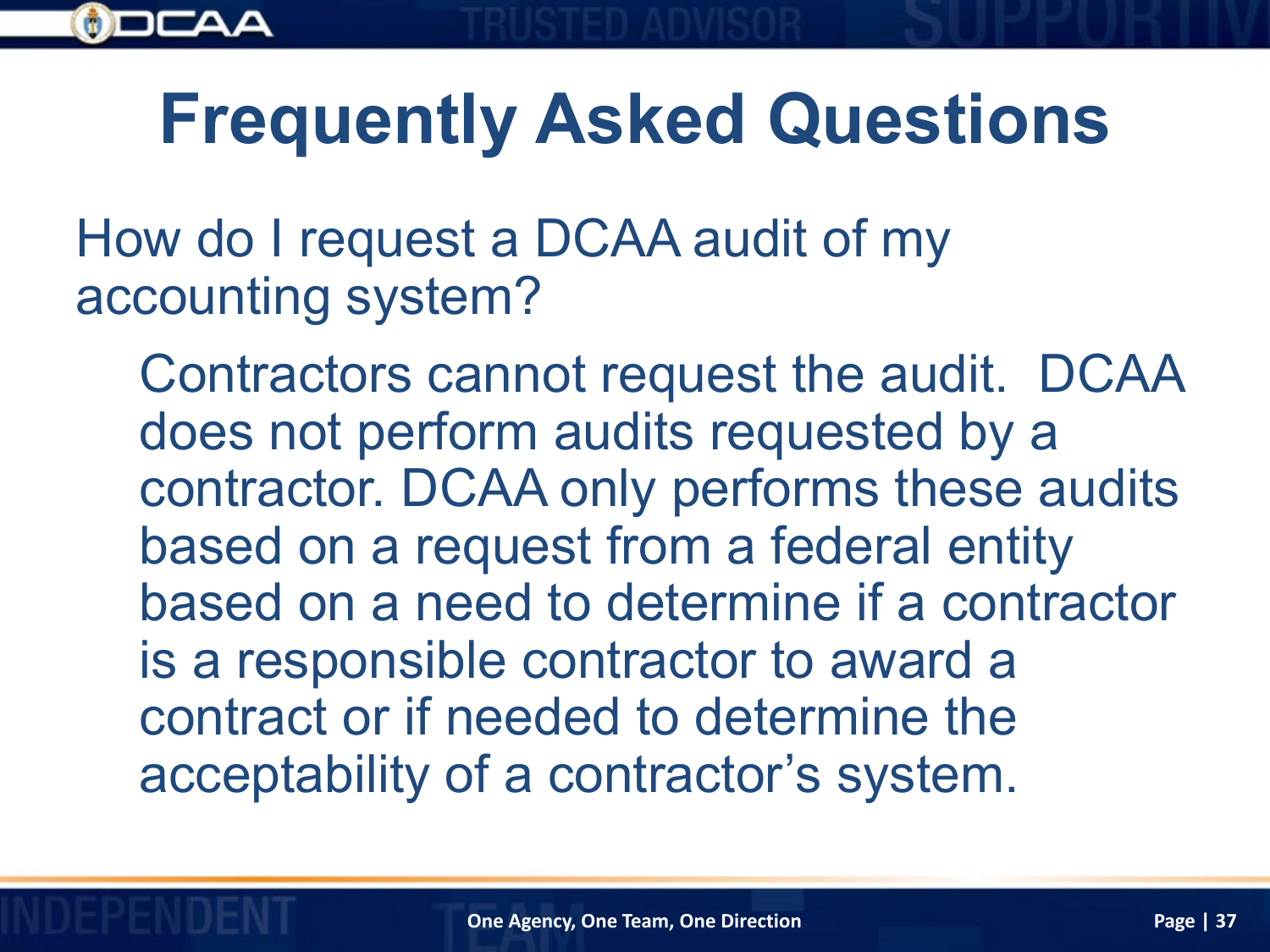

#### **Frequently Asked Questions**

Is QuickBooks or any other accounting software applications acceptable accounting system for federal contracting?

An accounting system is more than just a software package. It includes accounting methods, procedures, and controls. Many accounting software application can be part of an acceptable accounting system or set up in a manner that fails to meet the requirements of an acceptable system.